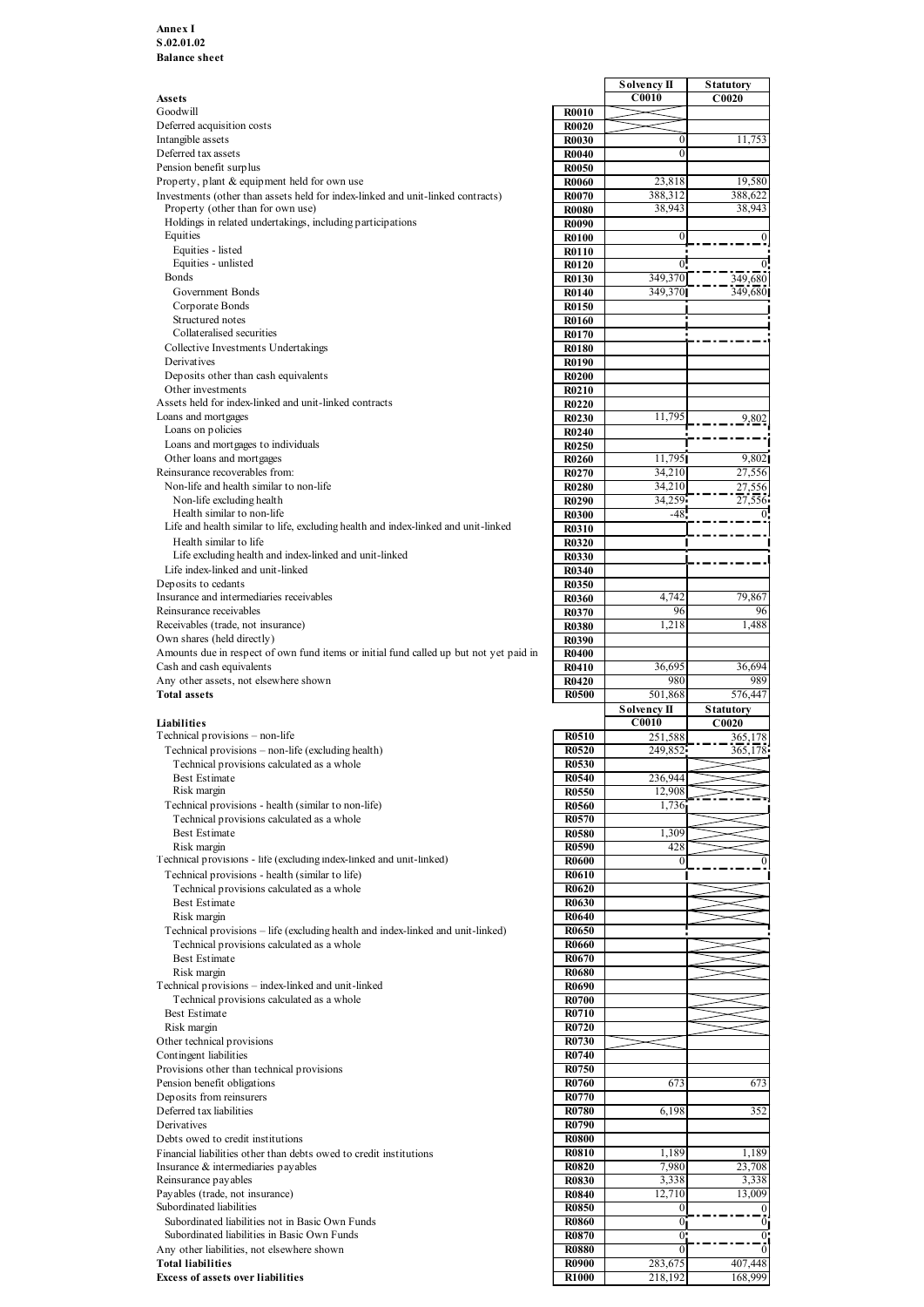# Annex I<br>S.05.01.02<br>Premiums, claims and expenses by line of business

| Line of Business for:<br>Line of Business for: non-life insurance and reinsurance obligations (direct business and accepted proportional reinsurance)<br>accepted non-proportional reinsurance<br>Motor<br>Marine,<br>Fire and<br>M iscellaneor<br>Total<br>M edical<br>Income<br>Workers'<br>General<br>Credit and<br>Legal<br>Marine,<br>vehicle<br>Other motor<br>other damag<br>iviation and<br>liability<br>suretyship<br>Assistance<br>s financial<br>Health<br>Casualty<br>Property<br>protection<br>compensatio<br>expenses<br>aviation,<br>expense<br>liability<br>insurance<br>to property<br>transport<br>n insurance<br>insurance<br>loss<br>transport<br>insurance<br>insurance<br>insurance<br>insurance<br>insurance<br>insurance<br>insurance<br>C0010<br>C0020<br>C0030<br>C0040<br>C0050<br>C0060<br>C0070<br>C0080<br>C0090<br><b>C0100</b><br>C0110<br>C0120<br>C0130<br>C0140<br>C0150<br>C0160<br>C0200<br>$\ltimes$<br>2,003<br>R0110<br>8,554<br>95,090<br>114,81<br>2,50<br>39,34<br>5.081<br>1.780<br>$\!$<br>$\asymp$<br>$\!$<br>R0120<br>Gross - Non-proportional reinsurance accepted   R0130<br>≂<br>$\check{~}$<br>$\asymp$<br>~<br>22<br>1.34<br>1.079<br>R0140<br>8,542<br>2.27<br>37,999<br>266,476<br>R0200<br>95,060<br>114,81<br>4,002<br>2,003<br>1.780<br>$\ltimes$<br>2,013<br>257,182<br>Gross - Direct Business<br>R0210<br>8,364<br>88,46<br>111,70<br>2,448<br>38,10<br>4,284<br>1,795<br>Gross - Proportional reinsurance accepted<br>R0220<br>Gross - Non-proportional reinsurance accepted   R0230<br>R0240<br>22:<br>1,49<br>1,069<br>2,819<br>R0300<br>8,361<br>88,43<br>111,70<br>2,22<br>36,61<br>3,215<br>2,013<br>1,795<br>254,363<br>Net<br>$\times$<br><b>Claims incurred</b><br><<br>≍<br>≂<br>Gross - Direct Business<br>R0310<br>2,035<br>42,22<br>49,04<br>812<br>11,58<br>2,608<br>108,631<br>331<br>R0320<br>Gross - Non-proportional reinsurance accepted   R0330<br>ང<br>R0340<br>1,583<br>$-51$<br>-14<br>$-19$<br>R0400<br>2,033<br>40,644<br>1,330<br>11,437<br>2,626<br>49,046<br>331<br>$\ltimes$<br>$\,<$<br>$\prec$<br>$\prec$<br>◁<br>$\lt\lt$ l<br>$\asymp$<br>≍<br>$\leq$<br>$\leq$<br>⋤<br>➤<br>R0410<br>$-4.301$<br>$-1.188$<br>-61<br>نحڪ<br>نماڪ<br>R0420<br>Gross - Non- proportional reinsurance accepted   R0430  <br>$\asymp$<br>≍<br>$>\hspace{-2.5mm}<$ l.<br>≍<br>$\asymp$<br>$\asymp$<br>≔<br>R0440<br>Reinsurers' share<br>R0500<br>$-4.303$<br>$-1.188$<br>$-6$<br>$-31$<br>$\Omega$<br>$\Omega$<br>R0550<br>2,930<br>30,154<br>1,542<br>42,99<br>15,97<br>604<br>1,927<br>R0610<br>81<br>1,27<br>70<br>42.<br>11<br>175<br>39<br><b>Gross - Proportional reinsurance accepted</b><br>R0620<br>Gross - Non-proportional reinsurance accepte R0630<br><b>R0640</b><br>R0700<br>2,724<br>175<br>1,27<br>11<br>████<br>R0710<br>Gross - Proportional reinsurance accepted R0720<br>Gross - Non-proportional reinsurance accepte R0730<br>R0740<br>$\Omega$<br>$\Omega$<br><b>R0800</b><br>Claims management expenses<br>$\leq$ E<br>XXXX<br>R0810<br>5,193<br>1,62<br>1,819<br>40<br>126<br>81<br>-51<br>- 66<br>ਾ≍<br>Gross - Proportional reinsurance accepted R0820<br>Gross - Non-proportional reinsurance accepte R0830<br>Т.<br><b>R0840</b><br>$\Omega$<br>-81<br>-91<br>8,855<br>R0900<br>1,76<br>5,18<br>1,59<br>126<br>72<br>40<br>⋜<br>$\sum$<br>₹<br>$\approx$<br>2,216<br>32,57<br>1,195<br>735<br>R0910<br>19,623<br>609<br>11,52<br>488<br>Gross - Proportional reinsurance accepted   R0920<br>Gross - Non-proportional reinsurance accepte R0930<br>R0940<br>29<br>307<br>-17<br><b>R1000</b><br>68,654<br>2,21<br>19,62<br>32,5<br>11,23<br>1,178<br>488<br>$\lt$<br>▓▓<br>R1010<br>507<br>7,493<br>4,52<br>2,714<br>254<br>1,012<br>66<br>Gross - Proportional reinsurance accepted R1020<br>Gross - Non-proportional reinsurance accepte R1030<br>R1040<br>$\overline{0}$<br>- 01<br>- 0<br>R1100<br>254<br>16,672<br>507<br>7,493<br>4,52<br>2,71<br>1,012<br>66<br>R1200<br>طحا<br>ىك<br>↘<br>101,731<br>R1300<br>$\check{~}$<br>.<br>2 I J |                                                                      | Premiums, claims and expenses by line of business |                               |       |           |           |                     |                        |           |           |                   |  |  |  |  |
|-------------------------------------------------------------------------------------------------------------------------------------------------------------------------------------------------------------------------------------------------------------------------------------------------------------------------------------------------------------------------------------------------------------------------------------------------------------------------------------------------------------------------------------------------------------------------------------------------------------------------------------------------------------------------------------------------------------------------------------------------------------------------------------------------------------------------------------------------------------------------------------------------------------------------------------------------------------------------------------------------------------------------------------------------------------------------------------------------------------------------------------------------------------------------------------------------------------------------------------------------------------------------------------------------------------------------------------------------------------------------------------------------------------------------------------------------------------------------------------------------------------------------------------------------------------------------------------------------------------------------------------------------------------------------------------------------------------------------------------------------------------------------------------------------------------------------------------------------------------------------------------------------------------------------------------------------------------------------------------------------------------------------------------------------------------------------------------------------------------------------------------------------------------------------------------------------------------------------------------------------------------------------------------------------------------------------------------------------------------------------------------------------------------------------------------------------------------------------------------------------------------------------------------------------------------------------------------------------------------------------------------------------------------------------------------------------------------------------------------------------------------------------------------------------------------------------------------------------------------------------------------------------------------------------------------------------------------------------------------------------------------------------------------------------------------------------------------------------------------------------------------------------------------------------------------------------------------------------------------------------------------------------------------------------------------------------------------------------------------------------------------------------------------------------------------------------------------------------------------------------------------------------------------------------------------------------------------------------------------------------------------------------------------------------------------------------------------------------------------------------------------------------------------------------------------------------------------------------------------------------------------------------------------------------------------------------------------------------------------------------------------------------------------------------------|----------------------------------------------------------------------|---------------------------------------------------|-------------------------------|-------|-----------|-----------|---------------------|------------------------|-----------|-----------|-------------------|--|--|--|--|
|                                                                                                                                                                                                                                                                                                                                                                                                                                                                                                                                                                                                                                                                                                                                                                                                                                                                                                                                                                                                                                                                                                                                                                                                                                                                                                                                                                                                                                                                                                                                                                                                                                                                                                                                                                                                                                                                                                                                                                                                                                                                                                                                                                                                                                                                                                                                                                                                                                                                                                                                                                                                                                                                                                                                                                                                                                                                                                                                                                                                                                                                                                                                                                                                                                                                                                                                                                                                                                                                                                                                                                                                                                                                                                                                                                                                                                                                                                                                                                                                                                                       |                                                                      |                                                   |                               |       |           |           |                     |                        |           |           |                   |  |  |  |  |
| 269,164<br>2,688<br>107,431<br>96,905<br>68,962<br>16,672                                                                                                                                                                                                                                                                                                                                                                                                                                                                                                                                                                                                                                                                                                                                                                                                                                                                                                                                                                                                                                                                                                                                                                                                                                                                                                                                                                                                                                                                                                                                                                                                                                                                                                                                                                                                                                                                                                                                                                                                                                                                                                                                                                                                                                                                                                                                                                                                                                                                                                                                                                                                                                                                                                                                                                                                                                                                                                                                                                                                                                                                                                                                                                                                                                                                                                                                                                                                                                                                                                                                                                                                                                                                                                                                                                                                                                                                                                                                                                                             |                                                                      |                                                   |                               |       |           |           |                     |                        |           |           |                   |  |  |  |  |
|                                                                                                                                                                                                                                                                                                                                                                                                                                                                                                                                                                                                                                                                                                                                                                                                                                                                                                                                                                                                                                                                                                                                                                                                                                                                                                                                                                                                                                                                                                                                                                                                                                                                                                                                                                                                                                                                                                                                                                                                                                                                                                                                                                                                                                                                                                                                                                                                                                                                                                                                                                                                                                                                                                                                                                                                                                                                                                                                                                                                                                                                                                                                                                                                                                                                                                                                                                                                                                                                                                                                                                                                                                                                                                                                                                                                                                                                                                                                                                                                                                                       |                                                                      |                                                   |                               |       |           |           |                     |                        |           |           |                   |  |  |  |  |
|                                                                                                                                                                                                                                                                                                                                                                                                                                                                                                                                                                                                                                                                                                                                                                                                                                                                                                                                                                                                                                                                                                                                                                                                                                                                                                                                                                                                                                                                                                                                                                                                                                                                                                                                                                                                                                                                                                                                                                                                                                                                                                                                                                                                                                                                                                                                                                                                                                                                                                                                                                                                                                                                                                                                                                                                                                                                                                                                                                                                                                                                                                                                                                                                                                                                                                                                                                                                                                                                                                                                                                                                                                                                                                                                                                                                                                                                                                                                                                                                                                                       | Premiums written                                                     |                                                   |                               |       |           |           |                     |                        |           |           |                   |  |  |  |  |
|                                                                                                                                                                                                                                                                                                                                                                                                                                                                                                                                                                                                                                                                                                                                                                                                                                                                                                                                                                                                                                                                                                                                                                                                                                                                                                                                                                                                                                                                                                                                                                                                                                                                                                                                                                                                                                                                                                                                                                                                                                                                                                                                                                                                                                                                                                                                                                                                                                                                                                                                                                                                                                                                                                                                                                                                                                                                                                                                                                                                                                                                                                                                                                                                                                                                                                                                                                                                                                                                                                                                                                                                                                                                                                                                                                                                                                                                                                                                                                                                                                                       | Gross - Direct Business<br>Gross - Proportional reinsurance accepted |                                                   |                               |       |           |           |                     |                        |           |           |                   |  |  |  |  |
|                                                                                                                                                                                                                                                                                                                                                                                                                                                                                                                                                                                                                                                                                                                                                                                                                                                                                                                                                                                                                                                                                                                                                                                                                                                                                                                                                                                                                                                                                                                                                                                                                                                                                                                                                                                                                                                                                                                                                                                                                                                                                                                                                                                                                                                                                                                                                                                                                                                                                                                                                                                                                                                                                                                                                                                                                                                                                                                                                                                                                                                                                                                                                                                                                                                                                                                                                                                                                                                                                                                                                                                                                                                                                                                                                                                                                                                                                                                                                                                                                                                       | Reinsurers' share                                                    |                                                   |                               |       |           |           |                     |                        |           |           |                   |  |  |  |  |
| 1,200<br>$-5,408$<br>$-5,408$<br>8,948<br>4,825                                                                                                                                                                                                                                                                                                                                                                                                                                                                                                                                                                                                                                                                                                                                                                                                                                                                                                                                                                                                                                                                                                                                                                                                                                                                                                                                                                                                                                                                                                                                                                                                                                                                                                                                                                                                                                                                                                                                                                                                                                                                                                                                                                                                                                                                                                                                                                                                                                                                                                                                                                                                                                                                                                                                                                                                                                                                                                                                                                                                                                                                                                                                                                                                                                                                                                                                                                                                                                                                                                                                                                                                                                                                                                                                                                                                                                                                                                                                                                                                       | Net<br>Premiums earned                                               |                                                   |                               |       |           |           |                     |                        |           |           |                   |  |  |  |  |
|                                                                                                                                                                                                                                                                                                                                                                                                                                                                                                                                                                                                                                                                                                                                                                                                                                                                                                                                                                                                                                                                                                                                                                                                                                                                                                                                                                                                                                                                                                                                                                                                                                                                                                                                                                                                                                                                                                                                                                                                                                                                                                                                                                                                                                                                                                                                                                                                                                                                                                                                                                                                                                                                                                                                                                                                                                                                                                                                                                                                                                                                                                                                                                                                                                                                                                                                                                                                                                                                                                                                                                                                                                                                                                                                                                                                                                                                                                                                                                                                                                                       |                                                                      |                                                   |                               |       |           |           |                     |                        |           |           |                   |  |  |  |  |
|                                                                                                                                                                                                                                                                                                                                                                                                                                                                                                                                                                                                                                                                                                                                                                                                                                                                                                                                                                                                                                                                                                                                                                                                                                                                                                                                                                                                                                                                                                                                                                                                                                                                                                                                                                                                                                                                                                                                                                                                                                                                                                                                                                                                                                                                                                                                                                                                                                                                                                                                                                                                                                                                                                                                                                                                                                                                                                                                                                                                                                                                                                                                                                                                                                                                                                                                                                                                                                                                                                                                                                                                                                                                                                                                                                                                                                                                                                                                                                                                                                                       | Reinsurers' share                                                    |                                                   |                               |       |           |           |                     |                        |           |           |                   |  |  |  |  |
| $\overline{\leqslant}$                                                                                                                                                                                                                                                                                                                                                                                                                                                                                                                                                                                                                                                                                                                                                                                                                                                                                                                                                                                                                                                                                                                                                                                                                                                                                                                                                                                                                                                                                                                                                                                                                                                                                                                                                                                                                                                                                                                                                                                                                                                                                                                                                                                                                                                                                                                                                                                                                                                                                                                                                                                                                                                                                                                                                                                                                                                                                                                                                                                                                                                                                                                                                                                                                                                                                                                                                                                                                                                                                                                                                                                                                                                                                                                                                                                                                                                                                                                                                                                                                                |                                                                      |                                                   |                               |       |           |           |                     |                        |           |           |                   |  |  |  |  |
|                                                                                                                                                                                                                                                                                                                                                                                                                                                                                                                                                                                                                                                                                                                                                                                                                                                                                                                                                                                                                                                                                                                                                                                                                                                                                                                                                                                                                                                                                                                                                                                                                                                                                                                                                                                                                                                                                                                                                                                                                                                                                                                                                                                                                                                                                                                                                                                                                                                                                                                                                                                                                                                                                                                                                                                                                                                                                                                                                                                                                                                                                                                                                                                                                                                                                                                                                                                                                                                                                                                                                                                                                                                                                                                                                                                                                                                                                                                                                                                                                                                       | Gross - Proportional reinsurance accepted                            |                                                   |                               |       |           |           |                     |                        |           |           |                   |  |  |  |  |
|                                                                                                                                                                                                                                                                                                                                                                                                                                                                                                                                                                                                                                                                                                                                                                                                                                                                                                                                                                                                                                                                                                                                                                                                                                                                                                                                                                                                                                                                                                                                                                                                                                                                                                                                                                                                                                                                                                                                                                                                                                                                                                                                                                                                                                                                                                                                                                                                                                                                                                                                                                                                                                                                                                                                                                                                                                                                                                                                                                                                                                                                                                                                                                                                                                                                                                                                                                                                                                                                                                                                                                                                                                                                                                                                                                                                                                                                                                                                                                                                                                                       | Reinsurers' share<br>Net                                             |                                                   |                               |       |           |           |                     |                        |           |           |                   |  |  |  |  |
|                                                                                                                                                                                                                                                                                                                                                                                                                                                                                                                                                                                                                                                                                                                                                                                                                                                                                                                                                                                                                                                                                                                                                                                                                                                                                                                                                                                                                                                                                                                                                                                                                                                                                                                                                                                                                                                                                                                                                                                                                                                                                                                                                                                                                                                                                                                                                                                                                                                                                                                                                                                                                                                                                                                                                                                                                                                                                                                                                                                                                                                                                                                                                                                                                                                                                                                                                                                                                                                                                                                                                                                                                                                                                                                                                                                                                                                                                                                                                                                                                                                       | Changes in other technical provisions<br>Gross - Direct Business     |                                                   |                               |       |           |           |                     |                        |           |           |                   |  |  |  |  |
|                                                                                                                                                                                                                                                                                                                                                                                                                                                                                                                                                                                                                                                                                                                                                                                                                                                                                                                                                                                                                                                                                                                                                                                                                                                                                                                                                                                                                                                                                                                                                                                                                                                                                                                                                                                                                                                                                                                                                                                                                                                                                                                                                                                                                                                                                                                                                                                                                                                                                                                                                                                                                                                                                                                                                                                                                                                                                                                                                                                                                                                                                                                                                                                                                                                                                                                                                                                                                                                                                                                                                                                                                                                                                                                                                                                                                                                                                                                                                                                                                                                       | Gross - Proportional reinsurance accepted                            |                                                   |                               |       |           |           |                     |                        |           |           |                   |  |  |  |  |
|                                                                                                                                                                                                                                                                                                                                                                                                                                                                                                                                                                                                                                                                                                                                                                                                                                                                                                                                                                                                                                                                                                                                                                                                                                                                                                                                                                                                                                                                                                                                                                                                                                                                                                                                                                                                                                                                                                                                                                                                                                                                                                                                                                                                                                                                                                                                                                                                                                                                                                                                                                                                                                                                                                                                                                                                                                                                                                                                                                                                                                                                                                                                                                                                                                                                                                                                                                                                                                                                                                                                                                                                                                                                                                                                                                                                                                                                                                                                                                                                                                                       | Net                                                                  |                                                   |                               |       |           |           |                     |                        |           |           |                   |  |  |  |  |
|                                                                                                                                                                                                                                                                                                                                                                                                                                                                                                                                                                                                                                                                                                                                                                                                                                                                                                                                                                                                                                                                                                                                                                                                                                                                                                                                                                                                                                                                                                                                                                                                                                                                                                                                                                                                                                                                                                                                                                                                                                                                                                                                                                                                                                                                                                                                                                                                                                                                                                                                                                                                                                                                                                                                                                                                                                                                                                                                                                                                                                                                                                                                                                                                                                                                                                                                                                                                                                                                                                                                                                                                                                                                                                                                                                                                                                                                                                                                                                                                                                                       | <b>Expenses incurred</b><br><b>Administrative expenses</b>           |                                                   |                               |       |           |           |                     |                        |           |           |                   |  |  |  |  |
|                                                                                                                                                                                                                                                                                                                                                                                                                                                                                                                                                                                                                                                                                                                                                                                                                                                                                                                                                                                                                                                                                                                                                                                                                                                                                                                                                                                                                                                                                                                                                                                                                                                                                                                                                                                                                                                                                                                                                                                                                                                                                                                                                                                                                                                                                                                                                                                                                                                                                                                                                                                                                                                                                                                                                                                                                                                                                                                                                                                                                                                                                                                                                                                                                                                                                                                                                                                                                                                                                                                                                                                                                                                                                                                                                                                                                                                                                                                                                                                                                                                       | <b>Gross - Direct Business</b>                                       |                                                   |                               |       |           |           |                     |                        |           |           |                   |  |  |  |  |
|                                                                                                                                                                                                                                                                                                                                                                                                                                                                                                                                                                                                                                                                                                                                                                                                                                                                                                                                                                                                                                                                                                                                                                                                                                                                                                                                                                                                                                                                                                                                                                                                                                                                                                                                                                                                                                                                                                                                                                                                                                                                                                                                                                                                                                                                                                                                                                                                                                                                                                                                                                                                                                                                                                                                                                                                                                                                                                                                                                                                                                                                                                                                                                                                                                                                                                                                                                                                                                                                                                                                                                                                                                                                                                                                                                                                                                                                                                                                                                                                                                                       | Reinsurers' share                                                    |                                                   |                               |       |           |           |                     |                        |           |           |                   |  |  |  |  |
|                                                                                                                                                                                                                                                                                                                                                                                                                                                                                                                                                                                                                                                                                                                                                                                                                                                                                                                                                                                                                                                                                                                                                                                                                                                                                                                                                                                                                                                                                                                                                                                                                                                                                                                                                                                                                                                                                                                                                                                                                                                                                                                                                                                                                                                                                                                                                                                                                                                                                                                                                                                                                                                                                                                                                                                                                                                                                                                                                                                                                                                                                                                                                                                                                                                                                                                                                                                                                                                                                                                                                                                                                                                                                                                                                                                                                                                                                                                                                                                                                                                       | Net<br><b>Investment management expenses</b>                         |                                                   |                               |       |           |           |                     |                        |           |           |                   |  |  |  |  |
|                                                                                                                                                                                                                                                                                                                                                                                                                                                                                                                                                                                                                                                                                                                                                                                                                                                                                                                                                                                                                                                                                                                                                                                                                                                                                                                                                                                                                                                                                                                                                                                                                                                                                                                                                                                                                                                                                                                                                                                                                                                                                                                                                                                                                                                                                                                                                                                                                                                                                                                                                                                                                                                                                                                                                                                                                                                                                                                                                                                                                                                                                                                                                                                                                                                                                                                                                                                                                                                                                                                                                                                                                                                                                                                                                                                                                                                                                                                                                                                                                                                       | <b>Gross - Direct Business</b>                                       |                                                   |                               |       |           |           |                     |                        |           |           |                   |  |  |  |  |
|                                                                                                                                                                                                                                                                                                                                                                                                                                                                                                                                                                                                                                                                                                                                                                                                                                                                                                                                                                                                                                                                                                                                                                                                                                                                                                                                                                                                                                                                                                                                                                                                                                                                                                                                                                                                                                                                                                                                                                                                                                                                                                                                                                                                                                                                                                                                                                                                                                                                                                                                                                                                                                                                                                                                                                                                                                                                                                                                                                                                                                                                                                                                                                                                                                                                                                                                                                                                                                                                                                                                                                                                                                                                                                                                                                                                                                                                                                                                                                                                                                                       | Reinsurers' share                                                    |                                                   |                               |       |           |           |                     |                        |           |           |                   |  |  |  |  |
|                                                                                                                                                                                                                                                                                                                                                                                                                                                                                                                                                                                                                                                                                                                                                                                                                                                                                                                                                                                                                                                                                                                                                                                                                                                                                                                                                                                                                                                                                                                                                                                                                                                                                                                                                                                                                                                                                                                                                                                                                                                                                                                                                                                                                                                                                                                                                                                                                                                                                                                                                                                                                                                                                                                                                                                                                                                                                                                                                                                                                                                                                                                                                                                                                                                                                                                                                                                                                                                                                                                                                                                                                                                                                                                                                                                                                                                                                                                                                                                                                                                       | Net                                                                  |                                                   |                               |       |           |           |                     |                        |           |           |                   |  |  |  |  |
|                                                                                                                                                                                                                                                                                                                                                                                                                                                                                                                                                                                                                                                                                                                                                                                                                                                                                                                                                                                                                                                                                                                                                                                                                                                                                                                                                                                                                                                                                                                                                                                                                                                                                                                                                                                                                                                                                                                                                                                                                                                                                                                                                                                                                                                                                                                                                                                                                                                                                                                                                                                                                                                                                                                                                                                                                                                                                                                                                                                                                                                                                                                                                                                                                                                                                                                                                                                                                                                                                                                                                                                                                                                                                                                                                                                                                                                                                                                                                                                                                                                       | <b>Gross - Direct Business</b>                                       |                                                   |                               |       |           |           |                     |                        |           |           |                   |  |  |  |  |
|                                                                                                                                                                                                                                                                                                                                                                                                                                                                                                                                                                                                                                                                                                                                                                                                                                                                                                                                                                                                                                                                                                                                                                                                                                                                                                                                                                                                                                                                                                                                                                                                                                                                                                                                                                                                                                                                                                                                                                                                                                                                                                                                                                                                                                                                                                                                                                                                                                                                                                                                                                                                                                                                                                                                                                                                                                                                                                                                                                                                                                                                                                                                                                                                                                                                                                                                                                                                                                                                                                                                                                                                                                                                                                                                                                                                                                                                                                                                                                                                                                                       | Reinsurers' share                                                    |                                                   |                               |       |           |           |                     |                        |           |           |                   |  |  |  |  |
|                                                                                                                                                                                                                                                                                                                                                                                                                                                                                                                                                                                                                                                                                                                                                                                                                                                                                                                                                                                                                                                                                                                                                                                                                                                                                                                                                                                                                                                                                                                                                                                                                                                                                                                                                                                                                                                                                                                                                                                                                                                                                                                                                                                                                                                                                                                                                                                                                                                                                                                                                                                                                                                                                                                                                                                                                                                                                                                                                                                                                                                                                                                                                                                                                                                                                                                                                                                                                                                                                                                                                                                                                                                                                                                                                                                                                                                                                                                                                                                                                                                       | Net<br><b>Acquisition expenses</b>                                   |                                                   |                               |       |           |           |                     |                        |           |           |                   |  |  |  |  |
|                                                                                                                                                                                                                                                                                                                                                                                                                                                                                                                                                                                                                                                                                                                                                                                                                                                                                                                                                                                                                                                                                                                                                                                                                                                                                                                                                                                                                                                                                                                                                                                                                                                                                                                                                                                                                                                                                                                                                                                                                                                                                                                                                                                                                                                                                                                                                                                                                                                                                                                                                                                                                                                                                                                                                                                                                                                                                                                                                                                                                                                                                                                                                                                                                                                                                                                                                                                                                                                                                                                                                                                                                                                                                                                                                                                                                                                                                                                                                                                                                                                       | <b>Gross - Direct Business</b>                                       |                                                   |                               |       |           |           |                     |                        |           |           |                   |  |  |  |  |
|                                                                                                                                                                                                                                                                                                                                                                                                                                                                                                                                                                                                                                                                                                                                                                                                                                                                                                                                                                                                                                                                                                                                                                                                                                                                                                                                                                                                                                                                                                                                                                                                                                                                                                                                                                                                                                                                                                                                                                                                                                                                                                                                                                                                                                                                                                                                                                                                                                                                                                                                                                                                                                                                                                                                                                                                                                                                                                                                                                                                                                                                                                                                                                                                                                                                                                                                                                                                                                                                                                                                                                                                                                                                                                                                                                                                                                                                                                                                                                                                                                                       | Reinsurers' share                                                    |                                                   |                               |       |           |           |                     |                        |           |           |                   |  |  |  |  |
|                                                                                                                                                                                                                                                                                                                                                                                                                                                                                                                                                                                                                                                                                                                                                                                                                                                                                                                                                                                                                                                                                                                                                                                                                                                                                                                                                                                                                                                                                                                                                                                                                                                                                                                                                                                                                                                                                                                                                                                                                                                                                                                                                                                                                                                                                                                                                                                                                                                                                                                                                                                                                                                                                                                                                                                                                                                                                                                                                                                                                                                                                                                                                                                                                                                                                                                                                                                                                                                                                                                                                                                                                                                                                                                                                                                                                                                                                                                                                                                                                                                       | Net<br>Overhead expenses                                             |                                                   |                               |       |           |           |                     |                        |           |           |                   |  |  |  |  |
|                                                                                                                                                                                                                                                                                                                                                                                                                                                                                                                                                                                                                                                                                                                                                                                                                                                                                                                                                                                                                                                                                                                                                                                                                                                                                                                                                                                                                                                                                                                                                                                                                                                                                                                                                                                                                                                                                                                                                                                                                                                                                                                                                                                                                                                                                                                                                                                                                                                                                                                                                                                                                                                                                                                                                                                                                                                                                                                                                                                                                                                                                                                                                                                                                                                                                                                                                                                                                                                                                                                                                                                                                                                                                                                                                                                                                                                                                                                                                                                                                                                       | <b>Gross - Direct Business</b>                                       |                                                   |                               |       |           |           |                     |                        |           |           |                   |  |  |  |  |
|                                                                                                                                                                                                                                                                                                                                                                                                                                                                                                                                                                                                                                                                                                                                                                                                                                                                                                                                                                                                                                                                                                                                                                                                                                                                                                                                                                                                                                                                                                                                                                                                                                                                                                                                                                                                                                                                                                                                                                                                                                                                                                                                                                                                                                                                                                                                                                                                                                                                                                                                                                                                                                                                                                                                                                                                                                                                                                                                                                                                                                                                                                                                                                                                                                                                                                                                                                                                                                                                                                                                                                                                                                                                                                                                                                                                                                                                                                                                                                                                                                                       | Reinsurers' share                                                    |                                                   |                               |       |           |           |                     |                        |           |           |                   |  |  |  |  |
|                                                                                                                                                                                                                                                                                                                                                                                                                                                                                                                                                                                                                                                                                                                                                                                                                                                                                                                                                                                                                                                                                                                                                                                                                                                                                                                                                                                                                                                                                                                                                                                                                                                                                                                                                                                                                                                                                                                                                                                                                                                                                                                                                                                                                                                                                                                                                                                                                                                                                                                                                                                                                                                                                                                                                                                                                                                                                                                                                                                                                                                                                                                                                                                                                                                                                                                                                                                                                                                                                                                                                                                                                                                                                                                                                                                                                                                                                                                                                                                                                                                       | Net<br>Other expenses                                                |                                                   |                               |       |           |           |                     |                        |           |           |                   |  |  |  |  |
|                                                                                                                                                                                                                                                                                                                                                                                                                                                                                                                                                                                                                                                                                                                                                                                                                                                                                                                                                                                                                                                                                                                                                                                                                                                                                                                                                                                                                                                                                                                                                                                                                                                                                                                                                                                                                                                                                                                                                                                                                                                                                                                                                                                                                                                                                                                                                                                                                                                                                                                                                                                                                                                                                                                                                                                                                                                                                                                                                                                                                                                                                                                                                                                                                                                                                                                                                                                                                                                                                                                                                                                                                                                                                                                                                                                                                                                                                                                                                                                                                                                       | <b>Total expenses</b>                                                |                                                   |                               |       |           |           |                     |                        |           |           |                   |  |  |  |  |
| Line of Business for: life insurance obligations<br>Life reinsurance                                                                                                                                                                                                                                                                                                                                                                                                                                                                                                                                                                                                                                                                                                                                                                                                                                                                                                                                                                                                                                                                                                                                                                                                                                                                                                                                                                                                                                                                                                                                                                                                                                                                                                                                                                                                                                                                                                                                                                                                                                                                                                                                                                                                                                                                                                                                                                                                                                                                                                                                                                                                                                                                                                                                                                                                                                                                                                                                                                                                                                                                                                                                                                                                                                                                                                                                                                                                                                                                                                                                                                                                                                                                                                                                                                                                                                                                                                                                                                                  |                                                                      |                                                   |                               |       |           |           |                     | Annuities<br>stemming  |           |           |                   |  |  |  |  |
|                                                                                                                                                                                                                                                                                                                                                                                                                                                                                                                                                                                                                                                                                                                                                                                                                                                                                                                                                                                                                                                                                                                                                                                                                                                                                                                                                                                                                                                                                                                                                                                                                                                                                                                                                                                                                                                                                                                                                                                                                                                                                                                                                                                                                                                                                                                                                                                                                                                                                                                                                                                                                                                                                                                                                                                                                                                                                                                                                                                                                                                                                                                                                                                                                                                                                                                                                                                                                                                                                                                                                                                                                                                                                                                                                                                                                                                                                                                                                                                                                                                       |                                                                      |                                                   |                               |       |           |           | stemming            | from non-<br>life      |           |           |                   |  |  |  |  |
| Annuities                                                                                                                                                                                                                                                                                                                                                                                                                                                                                                                                                                                                                                                                                                                                                                                                                                                                                                                                                                                                                                                                                                                                                                                                                                                                                                                                                                                                                                                                                                                                                                                                                                                                                                                                                                                                                                                                                                                                                                                                                                                                                                                                                                                                                                                                                                                                                                                                                                                                                                                                                                                                                                                                                                                                                                                                                                                                                                                                                                                                                                                                                                                                                                                                                                                                                                                                                                                                                                                                                                                                                                                                                                                                                                                                                                                                                                                                                                                                                                                                                                             |                                                                      |                                                   |                               |       | Index-    |           | life                | insurance<br>contracts |           |           |                   |  |  |  |  |
| from non-<br>Insurance                                                                                                                                                                                                                                                                                                                                                                                                                                                                                                                                                                                                                                                                                                                                                                                                                                                                                                                                                                                                                                                                                                                                                                                                                                                                                                                                                                                                                                                                                                                                                                                                                                                                                                                                                                                                                                                                                                                                                                                                                                                                                                                                                                                                                                                                                                                                                                                                                                                                                                                                                                                                                                                                                                                                                                                                                                                                                                                                                                                                                                                                                                                                                                                                                                                                                                                                                                                                                                                                                                                                                                                                                                                                                                                                                                                                                                                                                                                                                                                                                                |                                                                      |                                                   | Health                        |       |           | insurance | contracts           | and<br>elating to      | einsurand | einsuranc |                   |  |  |  |  |
| Health<br>Life<br>insurance<br>with profit linked and<br>Other life                                                                                                                                                                                                                                                                                                                                                                                                                                                                                                                                                                                                                                                                                                                                                                                                                                                                                                                                                                                                                                                                                                                                                                                                                                                                                                                                                                                                                                                                                                                                                                                                                                                                                                                                                                                                                                                                                                                                                                                                                                                                                                                                                                                                                                                                                                                                                                                                                                                                                                                                                                                                                                                                                                                                                                                                                                                                                                                                                                                                                                                                                                                                                                                                                                                                                                                                                                                                                                                                                                                                                                                                                                                                                                                                                                                                                                                                                                                                                                                   |                                                                      |                                                   |                               | on    | insurance |           | and<br>relating to  | insurance              | e.        | e.        |                   |  |  |  |  |
| insurance<br>participati<br>unit-linked                                                                                                                                                                                                                                                                                                                                                                                                                                                                                                                                                                                                                                                                                                                                                                                                                                                                                                                                                                                                                                                                                                                                                                                                                                                                                                                                                                                                                                                                                                                                                                                                                                                                                                                                                                                                                                                                                                                                                                                                                                                                                                                                                                                                                                                                                                                                                                                                                                                                                                                                                                                                                                                                                                                                                                                                                                                                                                                                                                                                                                                                                                                                                                                                                                                                                                                                                                                                                                                                                                                                                                                                                                                                                                                                                                                                                                                                                                                                                                                                               |                                                                      |                                                   |                               |       |           |           | health<br>insurance | other than             |           |           |                   |  |  |  |  |
| obligation:                                                                                                                                                                                                                                                                                                                                                                                                                                                                                                                                                                                                                                                                                                                                                                                                                                                                                                                                                                                                                                                                                                                                                                                                                                                                                                                                                                                                                                                                                                                                                                                                                                                                                                                                                                                                                                                                                                                                                                                                                                                                                                                                                                                                                                                                                                                                                                                                                                                                                                                                                                                                                                                                                                                                                                                                                                                                                                                                                                                                                                                                                                                                                                                                                                                                                                                                                                                                                                                                                                                                                                                                                                                                                                                                                                                                                                                                                                                                                                                                                                           |                                                                      |                                                   |                               |       |           |           | obligations         | insurance              |           |           |                   |  |  |  |  |
| health                                                                                                                                                                                                                                                                                                                                                                                                                                                                                                                                                                                                                                                                                                                                                                                                                                                                                                                                                                                                                                                                                                                                                                                                                                                                                                                                                                                                                                                                                                                                                                                                                                                                                                                                                                                                                                                                                                                                                                                                                                                                                                                                                                                                                                                                                                                                                                                                                                                                                                                                                                                                                                                                                                                                                                                                                                                                                                                                                                                                                                                                                                                                                                                                                                                                                                                                                                                                                                                                                                                                                                                                                                                                                                                                                                                                                                                                                                                                                                                                                                                |                                                                      |                                                   |                               |       |           |           |                     | bligations             |           |           | Total             |  |  |  |  |
|                                                                                                                                                                                                                                                                                                                                                                                                                                                                                                                                                                                                                                                                                                                                                                                                                                                                                                                                                                                                                                                                                                                                                                                                                                                                                                                                                                                                                                                                                                                                                                                                                                                                                                                                                                                                                                                                                                                                                                                                                                                                                                                                                                                                                                                                                                                                                                                                                                                                                                                                                                                                                                                                                                                                                                                                                                                                                                                                                                                                                                                                                                                                                                                                                                                                                                                                                                                                                                                                                                                                                                                                                                                                                                                                                                                                                                                                                                                                                                                                                                                       | Premiums written                                                     |                                                   | C <sub>0210</sub><br>$\asymp$ | C0220 | C0230     | C0240     | C0250               | C0260                  | C0270     | C0280     | C0300<br>$\asymp$ |  |  |  |  |
|                                                                                                                                                                                                                                                                                                                                                                                                                                                                                                                                                                                                                                                                                                                                                                                                                                                                                                                                                                                                                                                                                                                                                                                                                                                                                                                                                                                                                                                                                                                                                                                                                                                                                                                                                                                                                                                                                                                                                                                                                                                                                                                                                                                                                                                                                                                                                                                                                                                                                                                                                                                                                                                                                                                                                                                                                                                                                                                                                                                                                                                                                                                                                                                                                                                                                                                                                                                                                                                                                                                                                                                                                                                                                                                                                                                                                                                                                                                                                                                                                                                       | Gross                                                                |                                                   |                               |       |           |           |                     |                        |           |           |                   |  |  |  |  |
| R1410<br>R1420                                                                                                                                                                                                                                                                                                                                                                                                                                                                                                                                                                                                                                                                                                                                                                                                                                                                                                                                                                                                                                                                                                                                                                                                                                                                                                                                                                                                                                                                                                                                                                                                                                                                                                                                                                                                                                                                                                                                                                                                                                                                                                                                                                                                                                                                                                                                                                                                                                                                                                                                                                                                                                                                                                                                                                                                                                                                                                                                                                                                                                                                                                                                                                                                                                                                                                                                                                                                                                                                                                                                                                                                                                                                                                                                                                                                                                                                                                                                                                                                                                        |                                                                      |                                                   |                               |       |           |           |                     |                        |           |           |                   |  |  |  |  |
| Reinsurers' share<br>R1500<br>Net                                                                                                                                                                                                                                                                                                                                                                                                                                                                                                                                                                                                                                                                                                                                                                                                                                                                                                                                                                                                                                                                                                                                                                                                                                                                                                                                                                                                                                                                                                                                                                                                                                                                                                                                                                                                                                                                                                                                                                                                                                                                                                                                                                                                                                                                                                                                                                                                                                                                                                                                                                                                                                                                                                                                                                                                                                                                                                                                                                                                                                                                                                                                                                                                                                                                                                                                                                                                                                                                                                                                                                                                                                                                                                                                                                                                                                                                                                                                                                                                                     |                                                                      |                                                   |                               |       |           |           |                     |                        |           |           |                   |  |  |  |  |
| ➢<br>$>\!<$<br>$>\!<\!\!>\!<$<br>Premiums earned<br>$>\scriptstyle\sim$<br>$>\!<$<br>$>\!<$<br>$>\!<$<br>R1510<br>Gross                                                                                                                                                                                                                                                                                                                                                                                                                                                                                                                                                                                                                                                                                                                                                                                                                                                                                                                                                                                                                                                                                                                                                                                                                                                                                                                                                                                                                                                                                                                                                                                                                                                                                                                                                                                                                                                                                                                                                                                                                                                                                                                                                                                                                                                                                                                                                                                                                                                                                                                                                                                                                                                                                                                                                                                                                                                                                                                                                                                                                                                                                                                                                                                                                                                                                                                                                                                                                                                                                                                                                                                                                                                                                                                                                                                                                                                                                                                               |                                                                      |                                                   |                               |       |           |           |                     |                        |           |           |                   |  |  |  |  |
| R1520<br>Reinsurers' share<br>R1600<br>Net<br>Claims incurred                                                                                                                                                                                                                                                                                                                                                                                                                                                                                                                                                                                                                                                                                                                                                                                                                                                                                                                                                                                                                                                                                                                                                                                                                                                                                                                                                                                                                                                                                                                                                                                                                                                                                                                                                                                                                                                                                                                                                                                                                                                                                                                                                                                                                                                                                                                                                                                                                                                                                                                                                                                                                                                                                                                                                                                                                                                                                                                                                                                                                                                                                                                                                                                                                                                                                                                                                                                                                                                                                                                                                                                                                                                                                                                                                                                                                                                                                                                                                                                         |                                                                      |                                                   |                               |       |           |           |                     |                        |           |           |                   |  |  |  |  |

|                                       |              |                     |                                               | Line of Business for: life insurance obligations |                         |                                                                                                                                  |                                                                                                                                                                            |             | Life reinsurance                   |       |
|---------------------------------------|--------------|---------------------|-----------------------------------------------|--------------------------------------------------|-------------------------|----------------------------------------------------------------------------------------------------------------------------------|----------------------------------------------------------------------------------------------------------------------------------------------------------------------------|-------------|------------------------------------|-------|
|                                       |              | Health<br>insurance | Insurance<br>with profit<br>participati<br>on | Index-<br>linked and<br>unit-linked<br>insurance | Other life<br>insurance | Annuities<br>stemming<br>from non-<br>life<br>insurance<br>contracts<br>and<br>relating to<br>health<br>insurance<br>obligations | Annuities<br>stemming<br>from non-<br>life<br>insurance<br>contracts<br>and<br>relating to<br>insurance<br>obligations<br>other than<br>health<br>insurance<br>obligations | Health<br>e | Life<br>reinsuranc reinsuranc<br>e | Total |
|                                       |              | C0210               | C0220                                         | C0230                                            | C0240                   | C0250                                                                                                                            | C0260                                                                                                                                                                      | C0270       | C0280                              | C0300 |
| Premiums written                      |              |                     |                                               |                                                  |                         |                                                                                                                                  |                                                                                                                                                                            |             |                                    |       |
| Gross                                 | R1410        |                     |                                               |                                                  |                         |                                                                                                                                  |                                                                                                                                                                            |             |                                    |       |
| Reinsurers' share                     | R1420        |                     |                                               |                                                  |                         |                                                                                                                                  |                                                                                                                                                                            |             |                                    |       |
| Net                                   | R1500        |                     |                                               |                                                  |                         |                                                                                                                                  |                                                                                                                                                                            |             |                                    |       |
| Premiums earned                       |              |                     |                                               |                                                  |                         |                                                                                                                                  |                                                                                                                                                                            |             |                                    |       |
| Gross                                 | R1510        |                     |                                               |                                                  |                         |                                                                                                                                  |                                                                                                                                                                            |             |                                    |       |
| Reinsurers' share                     | R1520        |                     |                                               |                                                  |                         |                                                                                                                                  |                                                                                                                                                                            |             |                                    |       |
| Net                                   | R1600        |                     |                                               |                                                  |                         |                                                                                                                                  |                                                                                                                                                                            |             |                                    |       |
| Claims incurred                       |              |                     |                                               |                                                  |                         |                                                                                                                                  |                                                                                                                                                                            |             |                                    |       |
| Gross                                 | R1610        |                     |                                               |                                                  |                         |                                                                                                                                  |                                                                                                                                                                            |             |                                    |       |
| Reinsurers' share                     | R1620        |                     |                                               |                                                  |                         |                                                                                                                                  |                                                                                                                                                                            |             |                                    |       |
| Net                                   | R1700        |                     |                                               |                                                  |                         |                                                                                                                                  |                                                                                                                                                                            |             |                                    |       |
| Changes in other technical provisions |              |                     |                                               |                                                  |                         |                                                                                                                                  |                                                                                                                                                                            |             |                                    |       |
| Gross                                 | R1710        |                     |                                               |                                                  |                         |                                                                                                                                  |                                                                                                                                                                            |             |                                    |       |
| Reinsurers' share                     | R1720        |                     |                                               |                                                  |                         |                                                                                                                                  |                                                                                                                                                                            |             |                                    |       |
| Net                                   | <b>R1800</b> |                     |                                               |                                                  |                         |                                                                                                                                  |                                                                                                                                                                            |             |                                    |       |
| Expenses incurred                     | <b>R1900</b> |                     |                                               |                                                  |                         |                                                                                                                                  |                                                                                                                                                                            |             |                                    |       |
| Administrative expenses               |              |                     |                                               |                                                  |                         |                                                                                                                                  |                                                                                                                                                                            |             |                                    |       |
| Gross                                 | R1910        |                     |                                               |                                                  |                         |                                                                                                                                  |                                                                                                                                                                            |             |                                    |       |
| Reinsurers' share                     | R1920        |                     |                                               |                                                  |                         |                                                                                                                                  |                                                                                                                                                                            |             |                                    |       |
| Net                                   | <b>R2000</b> |                     |                                               |                                                  |                         |                                                                                                                                  |                                                                                                                                                                            |             |                                    |       |
| Investment management expenses        |              |                     |                                               |                                                  |                         |                                                                                                                                  |                                                                                                                                                                            |             |                                    |       |
| Gross                                 | R2010        |                     |                                               |                                                  |                         |                                                                                                                                  |                                                                                                                                                                            |             |                                    |       |
| Reinsurers' share                     | R2020        |                     |                                               |                                                  |                         |                                                                                                                                  |                                                                                                                                                                            |             |                                    |       |
| Net                                   | R2100        |                     |                                               |                                                  |                         |                                                                                                                                  |                                                                                                                                                                            |             |                                    |       |
| Claims management expenses            |              |                     |                                               |                                                  |                         |                                                                                                                                  |                                                                                                                                                                            |             |                                    |       |
| Gross                                 | R2110        |                     |                                               |                                                  |                         |                                                                                                                                  |                                                                                                                                                                            |             |                                    |       |
| Reinsurers' share                     | R2120        |                     |                                               |                                                  |                         |                                                                                                                                  |                                                                                                                                                                            |             |                                    |       |
| Net                                   | R2200        |                     |                                               |                                                  |                         |                                                                                                                                  |                                                                                                                                                                            |             |                                    |       |
| Acquisition expenses                  |              |                     |                                               |                                                  |                         |                                                                                                                                  |                                                                                                                                                                            |             |                                    |       |
| Gross                                 | R2210        |                     |                                               |                                                  |                         |                                                                                                                                  |                                                                                                                                                                            |             |                                    |       |
| Reinsurers' share                     | R2220        |                     |                                               |                                                  |                         |                                                                                                                                  |                                                                                                                                                                            |             |                                    |       |
| Net                                   | R2300        |                     |                                               |                                                  |                         |                                                                                                                                  |                                                                                                                                                                            |             |                                    |       |
| Overhead expenses                     |              |                     |                                               |                                                  |                         |                                                                                                                                  |                                                                                                                                                                            |             |                                    |       |
| Gross                                 | R2310        |                     |                                               |                                                  |                         |                                                                                                                                  |                                                                                                                                                                            |             |                                    |       |
| Reinsurers' share                     | R2320        |                     |                                               |                                                  |                         |                                                                                                                                  |                                                                                                                                                                            |             |                                    |       |
| Net                                   | R2400        |                     |                                               |                                                  |                         |                                                                                                                                  |                                                                                                                                                                            |             |                                    |       |
| Other expenses                        | R2500        |                     |                                               |                                                  |                         |                                                                                                                                  |                                                                                                                                                                            |             |                                    |       |
| Total expenses                        | R2600        |                     |                                               |                                                  |                         |                                                                                                                                  |                                                                                                                                                                            |             |                                    |       |
| Total amount of surrenders            | R2700        |                     |                                               |                                                  |                         |                                                                                                                                  |                                                                                                                                                                            |             |                                    |       |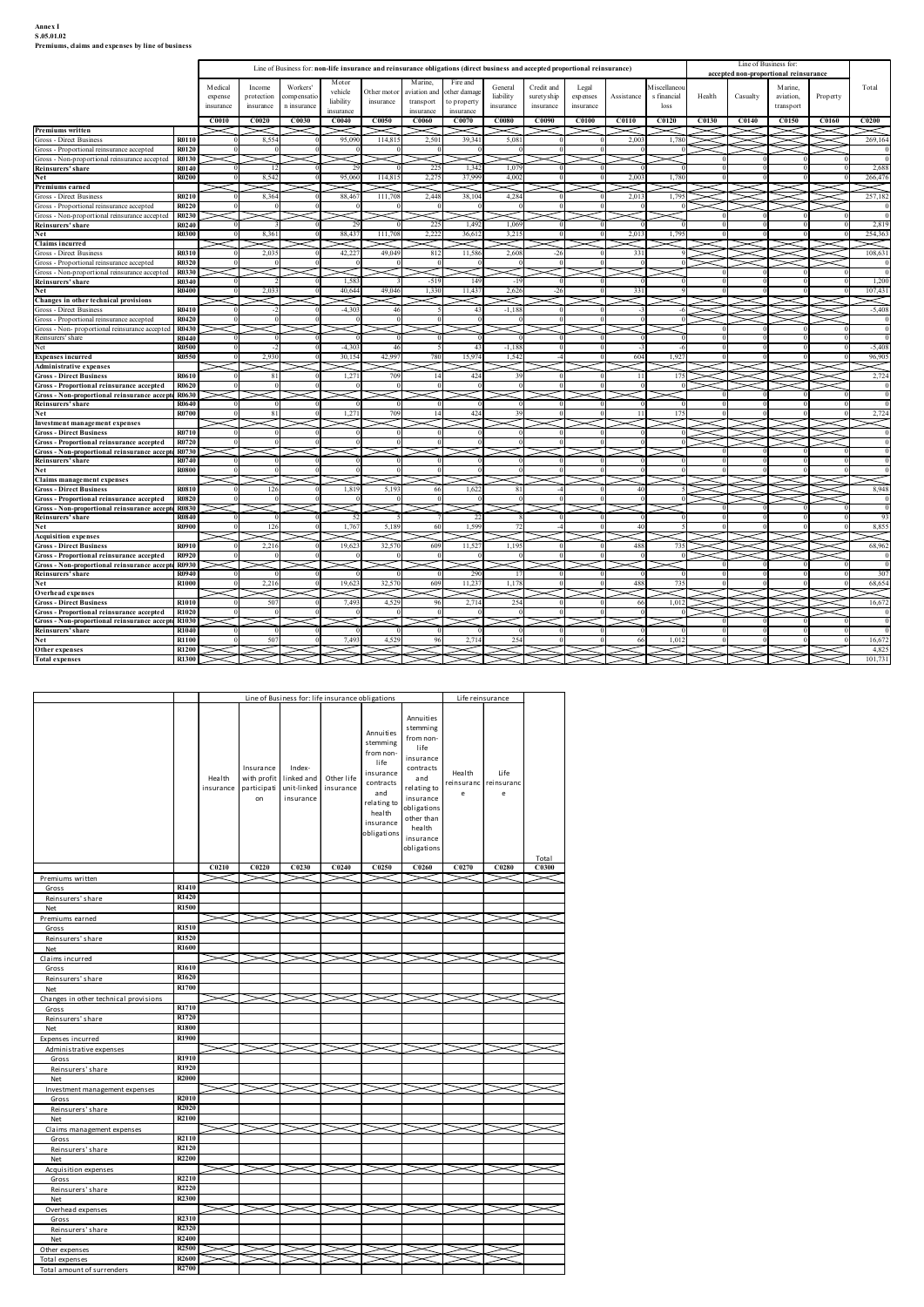| Annex I<br>S.17.01.02<br><b>Non-life Technical Provisions</b>                                                                                                                                                              |                              |                      |                              |                         |                                                                  |                |                                |                                                       |                                              |                         |                       |                           |                                       |                              |                                                                       |                         |                                       |
|----------------------------------------------------------------------------------------------------------------------------------------------------------------------------------------------------------------------------|------------------------------|----------------------|------------------------------|-------------------------|------------------------------------------------------------------|----------------|--------------------------------|-------------------------------------------------------|----------------------------------------------|-------------------------|-----------------------|---------------------------|---------------------------------------|------------------------------|-----------------------------------------------------------------------|-------------------------|---------------------------------------|
|                                                                                                                                                                                                                            |                              |                      |                              |                         |                                                                  |                |                                |                                                       |                                              |                         |                       |                           |                                       |                              |                                                                       |                         |                                       |
|                                                                                                                                                                                                                            |                              |                      |                              |                         |                                                                  |                |                                |                                                       |                                              |                         |                       |                           |                                       |                              |                                                                       |                         |                                       |
|                                                                                                                                                                                                                            |                              |                      |                              |                         |                                                                  |                |                                |                                                       |                                              |                         |                       |                           |                                       |                              |                                                                       |                         |                                       |
|                                                                                                                                                                                                                            |                              |                      |                              |                         |                                                                  |                |                                |                                                       |                                              |                         |                       |                           |                                       |                              |                                                                       |                         |                                       |
|                                                                                                                                                                                                                            |                              |                      |                              |                         |                                                                  |                |                                |                                                       |                                              |                         |                       |                           |                                       |                              |                                                                       |                         |                                       |
|                                                                                                                                                                                                                            |                              |                      |                              |                         |                                                                  |                |                                |                                                       |                                              |                         |                       |                           |                                       |                              |                                                                       |                         |                                       |
|                                                                                                                                                                                                                            |                              |                      |                              |                         |                                                                  |                |                                |                                                       |                                              |                         |                       |                           |                                       |                              |                                                                       |                         |                                       |
|                                                                                                                                                                                                                            |                              |                      |                              |                         |                                                                  |                |                                |                                                       |                                              |                         |                       |                           |                                       |                              |                                                                       |                         |                                       |
|                                                                                                                                                                                                                            |                              |                      |                              |                         |                                                                  |                |                                |                                                       |                                              |                         |                       |                           |                                       |                              |                                                                       |                         |                                       |
|                                                                                                                                                                                                                            |                              |                      |                              |                         |                                                                  |                |                                | Direct business and accepted proportional reinsurance |                                              |                         |                       |                           |                                       |                              | Accepted non-proportional reinsurance<br>Non-                         |                         |                                       |
|                                                                                                                                                                                                                            |                              | Medical              | Income<br>protection         | Workers'                | Motor<br>vehicle                                                 | Other<br>motor | Marine.<br>aviation and        | Fire and other<br>damage to                           | General<br>liability                         | <b>Credit and</b>       | Legal                 |                           | Miscellar<br>ous                      | Non-<br>roportion            | proportio<br>Non-<br>al marine<br>proportion<br>aviation              | Non-<br>oportio         | <b>Total Non-</b><br>Life obligation  |
|                                                                                                                                                                                                                            |                              | expense<br>insurance | insurance                    | ompensatio<br>insurance | liability<br><b>insurance</b>                                    | ısuranc        | transport<br>insurance         | property<br>insurance                                 | insurance                                    | suretyship<br>insurance | expenses<br>insurance | Assistance                | financial<br>loss                     | al health<br>e insuranc<br>e | al casualty<br>and<br>reinsurar<br>transpor<br>$\mathbf{e}$<br>insura | property<br>nsurar<br>e |                                       |
|                                                                                                                                                                                                                            | <b>R0010</b>                 | C0020                | C0030                        | C0040                   | C0050 C0060                                                      |                | C0070                          | C0080                                                 | C0090                                        |                         |                       |                           | C0100   C0110   C0120   C0130   C0140 |                              | C0150<br><b>C0160</b>                                                 | C0170                   | <b>C0180</b>                          |
| Technical provisions calculated as a whole<br>Direct business<br>Accepted proportional reinsurance business                                                                                                                | <b>R0020</b><br><b>R0030</b> |                      |                              |                         |                                                                  |                |                                |                                                       |                                              |                         |                       |                           |                                       |                              |                                                                       |                         |                                       |
| Accepted non-proportional reinsurance<br>Total Recoverables from reinsurance/SPV and Finite Re after the adjustment for<br>expected losses due to counterparty default associated to TP calculated as a whole              | R0040<br><b>R0050</b>        |                      |                              |                         |                                                                  |                |                                |                                                       |                                              |                         |                       |                           |                                       |                              |                                                                       |                         |                                       |
| Technical provisions calculated as a sum of BE and RM<br>Best estimate                                                                                                                                                     |                              |                      | ➤                            |                         | ᅩ<br>Y                                                           |                |                                |                                                       |                                              |                         |                       |                           |                                       |                              |                                                                       |                         |                                       |
| Premium provisions<br>Gross - Total<br>Gross - direct business                                                                                                                                                             | <b>R0060</b><br>R0070        |                      | $-971$<br>$-97.1$            |                         | 19,140.5<br>19,140.59 11,478.1                                   | 11478          | 124.98<br>124.98               | 12.169.<br>12,169.7                                   | 76708<br>7.670.80                            |                         |                       | 35.44<br>35.44            | 361.87<br>361.82                      |                              |                                                                       |                         | 50 884 34<br>50,884.34                |
| Gross - accepted proportional reinsurance business<br>Gross - accepted non-proportional reinsurance business                                                                                                               | <b>R0080</b><br><b>R0090</b> |                      |                              |                         | ><                                                               |                |                                |                                                       |                                              |                         |                       |                           |                                       |                              |                                                                       |                         |                                       |
| Total recoverable from reinsurance/SPV and Finite Re before the adjustment<br>for expected losses due to counterparty default<br>Recoverables from reinsurance (except SPV and Finite Reinsurance) before                  | R0100                        |                      | $-57.89$                     |                         | $-322.41$                                                        | 1747           | $-50.7$                        | 5.147.8                                               | 252.6                                        |                         |                       |                           |                                       |                              |                                                                       |                         | 5.144.20                              |
| adjustment for expected losses<br>Recoverables from SPV before adjustment for expected losses                                                                                                                              | R0110<br>R0120               |                      | $-57.89$                     |                         | $-322.41$                                                        | 174.7          | $-50.79$                       | 5,147.89                                              | 252.6                                        |                         |                       |                           |                                       |                              |                                                                       |                         | 5,144.20                              |
| Recoverables from Finite Reinsurance before adjustment for expected losses<br>Total recoverable from reinsurance/SPV and Finite Re after the adjustment for<br>expected losses due to counterparty default                 | R0130<br>R0140               |                      | $-57.91$                     |                         | $-322.41$                                                        | 173.4          | $-50.79$                       | 5,099.5                                               | 248.96                                       |                         |                       |                           |                                       |                              |                                                                       |                         | 5,090.79                              |
| Net Best Estimate of Premium Provisions<br>Claims provisions<br>Gross - Total                                                                                                                                              | R0150<br><b>R0160</b>        |                      | $-39.27$<br>N<br>1,405.82    |                         | 19,462.99 11,304.7<br>V<br>121,830.67                            | V<br>18,088.7  | 175.77<br>4,255.81             | 7,070.2<br>22,321.41                                  | 7,421.84<br>N<br>19,260.98                   |                         |                       | 35.44<br>144.31           | 361.82<br>N<br>60.60                  |                              |                                                                       |                         | 45,793.55<br>≂<br>187,368.36          |
| Gross - direct business<br>Gross - accepted proportional reinsurance business                                                                                                                                              | R0170<br><b>R0180</b>        |                      | 1,405.82                     |                         | 121,830.67 18,088.7                                              |                | 4,255.81                       | 22,321.41                                             | 19,260.98                                    |                         |                       | 144.31                    | 60.60                                 |                              |                                                                       |                         | 187,368.36                            |
| Gross - accepted non-proportional reinsurance business<br>Total recoverable from reinsurance/SPV and Finite Re before the adjustment for<br>expected losses due to counterparty default                                    | <b>R0190</b><br>R0200        |                      | $\asymp$<br>9.4              |                         | $\!$<br>15,204.12                                                | 93             | $\prec$<br>1,187.06            | 10,257.62                                             | 2,476.4                                      |                         |                       |                           |                                       |                              |                                                                       |                         | 29,143.99                             |
| Recoverables from reinsurance (except SPV and Finite Reinsurance) before adjustment R0210<br>for expected losses                                                                                                           |                              |                      | 9.42                         |                         | 15,204.                                                          | 93             | 1,187.06                       | 10,257.6                                              | 2,476.4                                      |                         |                       |                           |                                       |                              |                                                                       |                         | 29,143.9                              |
| Recoverables from SPV before adjustment for expected losses<br>Recoverables from Finite Reinsurance before adjustment for expected losses<br>Total recoverable from reinsurance/SPV and Finite Re after the adjustment for | R0220<br>R0230               |                      |                              |                         |                                                                  |                |                                |                                                       |                                              |                         |                       |                           |                                       |                              |                                                                       |                         |                                       |
| expected losses due to counterparty default<br>Net Best Estimate of Claims Provisions                                                                                                                                      | R0240<br>R0250               |                      | 94                           |                         | 15,191.82                                                        | $-9.35$        | 1,186.31                       | 10,247.2                                              | 2,475.5                                      |                         |                       |                           |                                       |                              |                                                                       |                         | 29,119.60                             |
| Total Best estimate - gross<br>Total Best estimate - net<br>Risk margin                                                                                                                                                    | R0260<br>R0270<br>R0280      |                      | 1.308.6<br>1,357.1<br>427.50 |                         | 140 971 25 29:566.9<br>126, 101.84 29, 384.1<br>5.860.91 4,085.3 |                | 4.380.78<br>3,245.27<br>228.07 | 34,491.1<br>19,144.45<br>1.421.7                      | 26.931<br>24,207.<br>1.097.7                 |                         |                       | 179.75<br>179.75<br>60.05 | 422.41<br>422.41<br>154.25            |                              |                                                                       |                         | 238,252.70<br>204,042.31<br>13,335.66 |
| Amount of the transitional on Technical Provisions<br>TP as a whole                                                                                                                                                        | R0290                        |                      | $\approx$                    |                         | $\bowtie$                                                        |                |                                |                                                       | $\sim$                                       |                         |                       | ≂                         | ≂                                     |                              | 737                                                                   | $\asymp$                | $\!=$                                 |
| Best estimate<br>Risk margin<br>Technical provisions - total                                                                                                                                                               | R0300<br>R0310               |                      |                              |                         |                                                                  |                |                                | $\prec$ r $\prec$                                     |                                              |                         |                       |                           | 1><1><1                               | ⊂ । $>\!\!<$ । $>$           |                                                                       | $\asymp$                | $\asymp$                              |
| Technical provisions - total<br>Recoverable from reinsurance contract/SPV and Finite Re after the adjustment for                                                                                                           | R0320<br>R0330               | 0.00                 | 1,736.15                     |                         | 0.00 146,832.17 33,652.2                                         |                | 4.608.86                       | 35,912.92                                             | 28,029.54                                    | 0.00                    | 0.00                  | 239.79                    | 576.67                                | 0.00                         | 0.00<br>0.00                                                          | 0.00                    | 251,588.36                            |
| expected losses due to counterparty default - total<br>Technical provisions minus recoverables from reinsurance/SPV and Finite Re- total<br>Line of Business: further segmentation (Homogeneous Risk Groups)               | R0340                        | 0.00                 | $-48.5$<br>1,784.64          | 0.00                    | 14,869.42<br>131,962.75 33,469.4                                 | 182.7          | 1,135.52<br>3.473.34           | 15,346.7<br>20,566.2                                  | 2,724.47<br>25,305.0                         | 0.00                    | 0.00                  | 239.79                    | 576.67                                | 0.00                         | 0.00<br>00                                                            | 0.0                     | 34,210.40<br>217,377.96<br>X          |
| Premium provisions - Total number of homogeneous risk groups<br>Claims provisions - Total number of homogeneous risk groups<br>Cash-flows of the Best estimate of Premium Provisions (Gross)                               | R0350<br>R0360               |                      |                              |                         |                                                                  |                |                                |                                                       |                                              |                         |                       |                           |                                       |                              |                                                                       |                         |                                       |
| Cash out-flows<br>Future benefits and claims                                                                                                                                                                               | R0370                        |                      | 1.098.8                      |                         | 26.500.99 41.934.9                                               |                | 355.75                         | 15,006.6                                              | 7.983.46                                     |                         |                       | 177.64                    | 58.54                                 |                              |                                                                       |                         | 93.116.85                             |
| Future expenses and other cash-out flows<br>Cash in-flows                                                                                                                                                                  | R0380<br>R0390               |                      | 813.50<br>≂<br>2.009.5       |                         | 11.100.34 19.335.<br>$\checkmark$<br>18,244.40 43,420            |                | 126.32<br>356 *                | 41340                                                 | 704.99<br>$\overline{\phantom{a}}$<br>1,017. |                         |                       | 135.41<br>Y               | 513.64<br>参                           |                              |                                                                       |                         | 36,863.53<br>≂<br>72,458.58           |
| Future premiums<br>Other cash-in flows (incl. Recoverable from salvages and subrogations)<br>Cash-flows of the Best estimate of Claims Provisions (Gross)                                                                  | R0400                        |                      | ⋚                            |                         | 216.35                                                           | 6,371.         | 0.50                           | 6,921.4<br>49.46                                      |                                              |                         |                       |                           | $\gg$                                 |                              |                                                                       |                         | 6,637.46<br>Ź                         |
| Cash out-flows<br>Future benefits and claims<br>Future expenses and other cash-out flows                                                                                                                                   | R0410<br>R0420               |                      | 1.348.56<br>57.26            |                         | ⋝⋜<br>122,676.50 27.22<br>1,309.07                               | 939.           | 4.234.00<br>24.70              | 22.306.7<br>382.41                                    | 19.185.47                                    |                         |                       | ≍₹<br>147.76<br>$-3.45$   | 59.77<br>1.58                         |                              |                                                                       |                         | 197,181.3<br>2,786.80                 |
| Cash in-flows<br>Future premiums                                                                                                                                                                                           | R0430                        |                      |                              |                         |                                                                  |                |                                |                                                       |                                              |                         |                       |                           |                                       |                              |                                                                       |                         | $\ltimes$                             |
| Other cash-in flows (incl. Recoverable from salvages and subrogations)<br>Percentage of gross Best Estimate calculated using approximations<br>Best estimate subject to transitional of the interest rate                  | R0440<br>R0450<br>R0460      |                      | 0%                           |                         | 2,154.90 10,073.6<br>0%                                          | $^{\circ}$     | 2.89<br>$0\%$                  | 367.74<br>0 <sup>0</sup>                              |                                              |                         |                       | 0%                        | 0.70<br>0%                            |                              |                                                                       |                         | 12,599.84<br>0%                       |
| Technical provisions without transitional on interest rate                                                                                                                                                                 | R0470<br>R0480               |                      | 1,308.64                     |                         | 140,971.25                                                       | 29,566.9       | 4,380.78                       | 34,491.16                                             | 26,931.                                      |                         |                       | 179.75                    | 422.41                                |                              |                                                                       |                         | 238,252.70                            |
| Best estimate subject to volatility adjustment<br>Technical provisions without volatility adjustment and without others transitional                                                                                       |                              |                      |                              |                         |                                                                  |                |                                |                                                       |                                              |                         |                       |                           |                                       |                              |                                                                       |                         |                                       |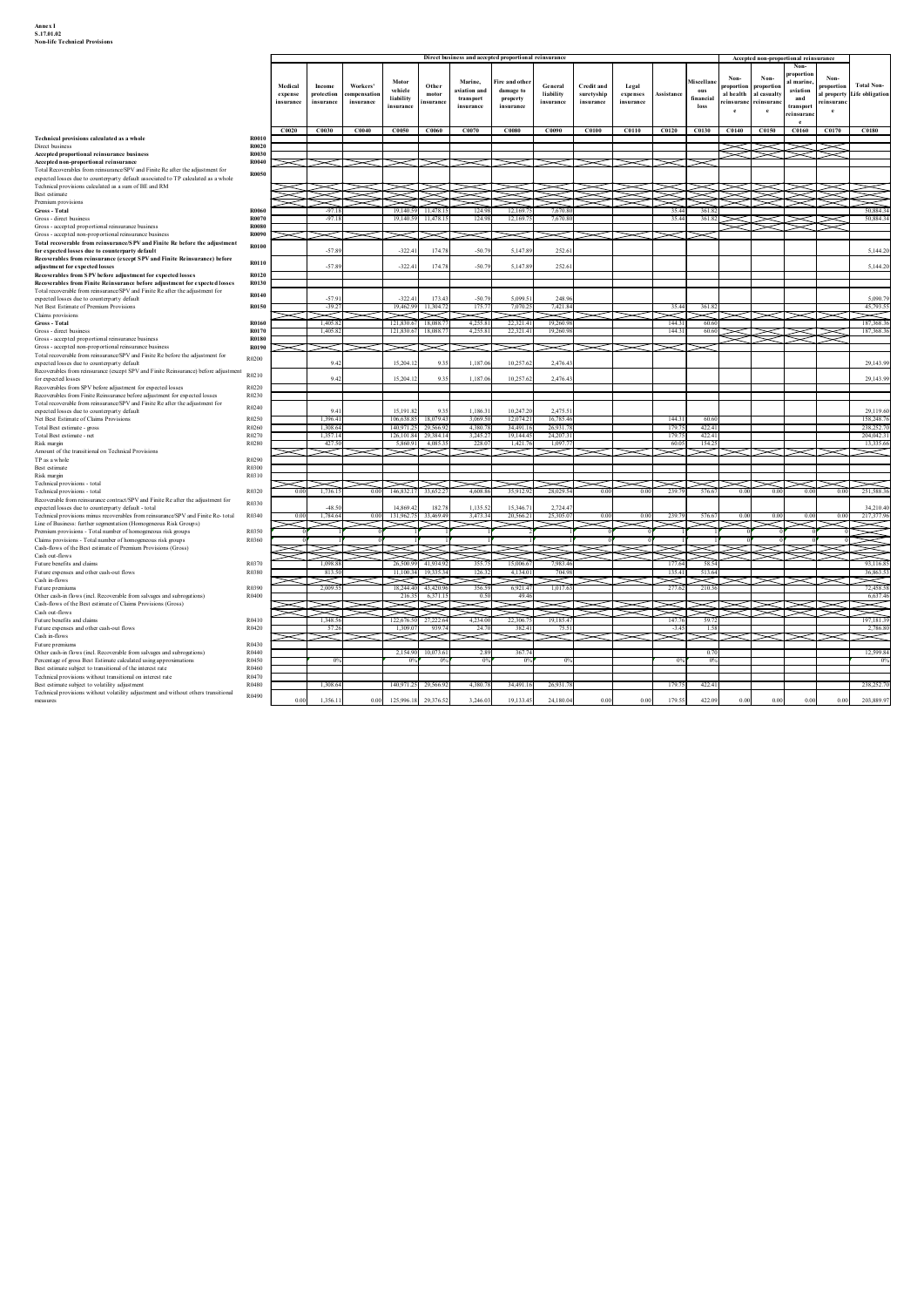| <b>Gross Claims Paid (non-cumulative)</b><br>(absolute amount)<br>Sum of years<br>Development year<br>In Current year<br>$\overline{2}$<br>Year<br>$\mathbf{1}$<br>$\overline{\mathbf{3}}$<br>$\overline{4}$<br>5 <sup>5</sup><br>$\overline{7}$<br>10<br>11<br>12<br>13<br>14<br>$15 & +$<br>(cumulative)<br>- 0<br>$\mathbf{q}$<br>C0040<br>C0050 C0060 C0070 C0080 C0090 C0100 C0110 C0120<br>C0130 C0140 C0150 C0160<br>C0010 C0020 C0030<br>C0170<br>C0180<br><b>R0100</b><br>$\bowtie \bowtie \bowtie$<br>$\times$<br>$\bowtie\bowtie\bowtie\bowtie$<br>$\bowtie \bowtie$<br>$\ge$ 0.98<br>15,371<br>146.815.87<br>Prior<br><b>R0100</b><br>$\gg\gg$<br>$>\!\!<\!\!\!-\!\!\!<$<br>$N-14$<br><b>R0110</b><br>150,980.42<br><b>R0110</b><br>43,556.11<br>14,179.68<br>13,976.75<br>6,264.06<br>749.55<br>570.06<br>283.49<br>449.90<br>3.60<br>71.98<br>212.54<br>605.76<br>1,199,742<br>35,601.73<br>4.175.80<br>2.627.76<br>$N-13$<br>55,975.50<br>40,756.19<br>11,469.84<br>9,439.35<br>12,045.10<br>5,481.78<br>3,086.06 1,160.46<br>5,042.14<br>499.36<br>1,031.09<br>150.50<br>663.11<br>15.37<br><b>R0120</b><br>107,824<br><b>R0120</b><br>119,713.23<br>$N-12$<br>R0130<br>67,326.81 41,394.44<br>16,800.12<br>10,279.47<br>5,844.25<br>3,681.69<br>1,151.44 1,979.07<br>484.75<br>648.00<br>139.14<br>51.49<br>1,199.74<br>R0130<br>20,582<br>98,508.32<br>$N-11$<br><b>R0140</b><br>61,456.64<br>30,181.71<br>11,165.62<br>7,202.04<br>3,331.54<br>1,870.16<br>1,931.55<br>2,053.12<br>325.60<br>80.48<br>6.95<br>107.82<br><b>R0140</b><br>815,022<br>101,193.22<br>$N-10$<br><b>R0120</b><br>45,727.47 26,963.88<br>10,045.43<br>6,162.65<br>2,809.19 3,146.57<br>3,055.96<br>343.37<br>201.76<br>31.46<br>20.58<br><b>R0120</b><br>1.090.948<br>80,533.43<br>111,461.37<br>$N-9$<br>56.700.50<br>27,166.90<br>2,482.53<br>3.203.86 2.620.54<br>1,466.11 428.73<br>1,698.18<br>815.02<br>1.182.766<br><b>R0160</b><br>4.610.86<br><b>R0160</b><br>40,742.55<br>1.842.047<br>92,170.06<br>$_{\rm N-8}$<br>R0170<br>18.820.59<br>5.786.79<br>3.459.65<br>5.338.03<br>3.864.61<br>545.85<br>1,090.95<br>R0170<br>884.40<br>2,248.73 1,182.77<br>2,925,829<br>101,438.04<br>$N-7$<br>49,364.36<br>30,540.51<br>8,223.92<br>8,288.48<br>7,862.77 3,749.85<br><b>R0180</b><br><b>R0180</b><br>41,159.46 25,244.69 11,288.44<br>6,884.84<br>3,791.99 1,958.59 1,842.05<br>2,923,754<br>123,550.76<br>$N-6$<br>R0190<br><b>R0190</b><br>$N-5$<br><b>R0200</b><br>49,939.53 29,032.59<br>10,505.32<br>5,005.10<br>4,029.68 2,925.83<br><b>R0200</b><br>6,608,909<br>104,456.80<br>21,873.05<br>5,113.37<br>2,923.75<br>11,120,210<br>$N-4$<br>R0210<br>55.517.65<br>38,122.93<br><b>R0210</b><br>111,218.09<br>$N-3$<br><b>R0220</b><br>53.768.24 34.504.08<br>9.575.57<br>6,608.91<br><b>R0220</b><br>31,754,240<br>81,628.61<br>56,203.06 43,894.82 11,120.21<br>59,965,112<br>59,965.11<br>$N-2$<br>R0230<br><b>R0230</b><br>$N-1$<br><b>R0240</b><br>1,606,963.07<br>R0240<br>49,874.37 31,754.24<br>122,179,093<br>59,965.11<br>${\bf N}$<br>0.00<br><b>R0250</b><br>R0250<br>$\mathbf{0}$<br><b>R0260</b><br>243,751.45<br>3,090,596.40<br>Total<br><b>Gross undiscounted Best Estimate Claims Provisions</b><br>(absolute amount)<br>Development year<br>Year end<br>0.00<br>0.00<br>0.00<br>0.00<br>0.00<br>0.01<br>0.01<br>0.01<br>0.01<br>0.01<br>0.01<br>0.01<br>0.01<br>0.01<br>$15 & +$<br>Year<br>0.01<br>(discounted<br>C0200<br>C0210<br>C0220<br>C0230<br>C0240<br>C0260 C0270<br>C0290<br>C0300 C0310<br>C0320<br>C0330   C0340   C0350<br>C0360<br>C <sub>0250</sub><br>C <sub>0280</sub><br>$\approx$<br>0.00<br><b>R0100</b><br>Prior<br><b>R0100</b><br>$\asymp$<br>$\mathbf{0}$<br>0.00<br>0.00<br>0.00<br>0.00<br>0.00<br>0.00<br>0.00<br>479.31 584.44<br>1,253.26 1,170.58 1,568.90<br><b>R0110</b><br>1,579,828<br>$N-14$<br><b>R0110</b><br>0.00<br>2,215.58<br>1,440.67<br>$N-13$<br><b>R0120</b><br>0.00<br>0.00<br>0.00<br>0.00<br>0.00<br>0.00<br>0.00<br>5,794.11<br>2,734.15<br>1,971.12 1,376.39 1,237.41<br>436.53<br>235.32<br><b>R0120</b><br>236,948<br>$N-12$<br>R0130<br>0.00<br>0.00<br>0.00<br>$0.00\,$<br>0.00<br>0.00<br>5,750.20 4,255.49<br>2,580.11<br>3,575.43 3,198.54 3,488.52<br>2,566.54<br><b>R0130</b><br>2,584,434<br>0.00<br>0.00<br>10,738.33 7,304.85 4,040.74<br>3,790.57 3,734.54 3,673.94 3,413.60<br>$N-11$<br><b>R0140</b><br>0.00<br>0.00<br>0.00<br><b>R0140</b><br>3,437,393<br>0.00<br>0.00<br>14,353.08<br>2,273.78 919.36<br>1,782.10<br>2,249.69 2,146.24<br>$N-10$<br>0.00<br>0.00<br>8.371.86<br>2.159.421<br><b>R0120</b><br>R0120 |       |                                                                                                               |                    |  |
|----------------------------------------------------------------------------------------------------------------------------------------------------------------------------------------------------------------------------------------------------------------------------------------------------------------------------------------------------------------------------------------------------------------------------------------------------------------------------------------------------------------------------------------------------------------------------------------------------------------------------------------------------------------------------------------------------------------------------------------------------------------------------------------------------------------------------------------------------------------------------------------------------------------------------------------------------------------------------------------------------------------------------------------------------------------------------------------------------------------------------------------------------------------------------------------------------------------------------------------------------------------------------------------------------------------------------------------------------------------------------------------------------------------------------------------------------------------------------------------------------------------------------------------------------------------------------------------------------------------------------------------------------------------------------------------------------------------------------------------------------------------------------------------------------------------------------------------------------------------------------------------------------------------------------------------------------------------------------------------------------------------------------------------------------------------------------------------------------------------------------------------------------------------------------------------------------------------------------------------------------------------------------------------------------------------------------------------------------------------------------------------------------------------------------------------------------------------------------------------------------------------------------------------------------------------------------------------------------------------------------------------------------------------------------------------------------------------------------------------------------------------------------------------------------------------------------------------------------------------------------------------------------------------------------------------------------------------------------------------------------------------------------------------------------------------------------------------------------------------------------------------------------------------------------------------------------------------------------------------------------------------------------------------------------------------------------------------------------------------------------------------------------------------------------------------------------------------------------------------------------------------------------------------------------------------------------------------------------------------------------------------------------------------------------------------------------------------------------------------------------------------------------------------------------------------------------------------------------------------------------------------------------------------------------------------------------------------------------------------------------------------------------------------------------------------------------------------------------------------------------------------------------------------------------------------------------------------------------------------------------------------------------------------------------------------------------------------------------------------------------------------------------------------------------------------------------------------------------------------------------------------------------------------------------------------------------------------------------------------------|-------|---------------------------------------------------------------------------------------------------------------|--------------------|--|
|                                                                                                                                                                                                                                                                                                                                                                                                                                                                                                                                                                                                                                                                                                                                                                                                                                                                                                                                                                                                                                                                                                                                                                                                                                                                                                                                                                                                                                                                                                                                                                                                                                                                                                                                                                                                                                                                                                                                                                                                                                                                                                                                                                                                                                                                                                                                                                                                                                                                                                                                                                                                                                                                                                                                                                                                                                                                                                                                                                                                                                                                                                                                                                                                                                                                                                                                                                                                                                                                                                                                                                                                                                                                                                                                                                                                                                                                                                                                                                                                                                                                                                                                                                                                                                                                                                                                                                                                                                                                                                                                                                                                                      |       |                                                                                                               |                    |  |
|                                                                                                                                                                                                                                                                                                                                                                                                                                                                                                                                                                                                                                                                                                                                                                                                                                                                                                                                                                                                                                                                                                                                                                                                                                                                                                                                                                                                                                                                                                                                                                                                                                                                                                                                                                                                                                                                                                                                                                                                                                                                                                                                                                                                                                                                                                                                                                                                                                                                                                                                                                                                                                                                                                                                                                                                                                                                                                                                                                                                                                                                                                                                                                                                                                                                                                                                                                                                                                                                                                                                                                                                                                                                                                                                                                                                                                                                                                                                                                                                                                                                                                                                                                                                                                                                                                                                                                                                                                                                                                                                                                                                                      |       |                                                                                                               |                    |  |
| R0160<br>$_{\mathbf{N-8}}$<br><b>R0170</b><br>0.00<br>0.00<br>25,210.77<br>18,523.77<br>9,482.67<br>7,137.43<br>7,141.18 6,413.74<br>6,081.49<br><b>R0170</b><br>6,122,726<br>$N-7$<br><b>R0180</b><br>0.00<br>29,692.73<br>16,429.21<br>14,651.35<br>15,097.99<br>12,282.16<br>10,439.96<br><b>R0180</b><br>10,511,892<br>42,317.06<br>$N-6$<br>R0190 72,692.41 42,069.59 25,457.12 14,639.08 11,928.04 11,751.57 9,162.28<br><b>R0190</b><br>9,225,778<br>$N-5$<br>R0200 70,477.23 31,856.71 21,395.51 19,479.65 16,931.17 14,890.80<br><b>R0200</b><br>14,993,450<br>R0210 74,466.23 34,592.76 24,588.20 20,863.10 19,548.67<br>$N-4$<br>R0210<br>19,682,730<br>R0220 85,209.27 44,338.26 36,440.97 29,997.99<br>R0220 30,199,812<br>$N-3$<br>R0230 111,103.66 63,062.12 49,844.48<br>R0230 50,187,778<br>$N-2$<br>R0240 99,672.38 58,327.93<br>R0240 58,725,535<br>$N-1$<br>R0250 102,058.75<br>R0250 102,676,045<br>$\mathbf N$<br>Total R0260 320,270.83                                                                                                                                                                                                                                                                                                                                                                                                                                                                                                                                                                                                                                                                                                                                                                                                                                                                                                                                                                                                                                                                                                                                                                                                                                                                                                                                                                                                                                                                                                                                                                                                                                                                                                                                                                                                                                                                                                                                                                                                                                                                                                                                                                                                                                                                                                                                                                                                                                                                                                                                                                                                                                                                                                                                                                                                                                                                                                                                                                                                                                                                                                                                                                                                                                                                                                                                                                                                                                                                                                                                                                                                                                                       | $N-9$ | 0.00<br>20.035.42<br>8,053.55<br>7,897.27<br>$0.00 -$<br>0.00<br>14.077.04<br>11.824.10<br>11,303.36 9,621.87 | R0160<br>7.947.064 |  |

| 0.008.909   |
|-------------|
| 11,120,210  |
| 31.754.240  |
| 59,965,112  |
| 122,179,093 |
| $\theta$    |
| 243,751.45  |
|             |
|             |
| Year end    |
| (discounted |
| C0360       |
| 0           |
| 1,579,828   |
| 236,948     |
| 2,584,434   |
| 3,437,393   |
| 2,159,421   |
| 7,947,064   |
| 6.122.726   |
| 10,511,892  |
| 9.225.778   |
| 14,993,450  |
| 19,682,730  |
| 30.199.812  |
|             |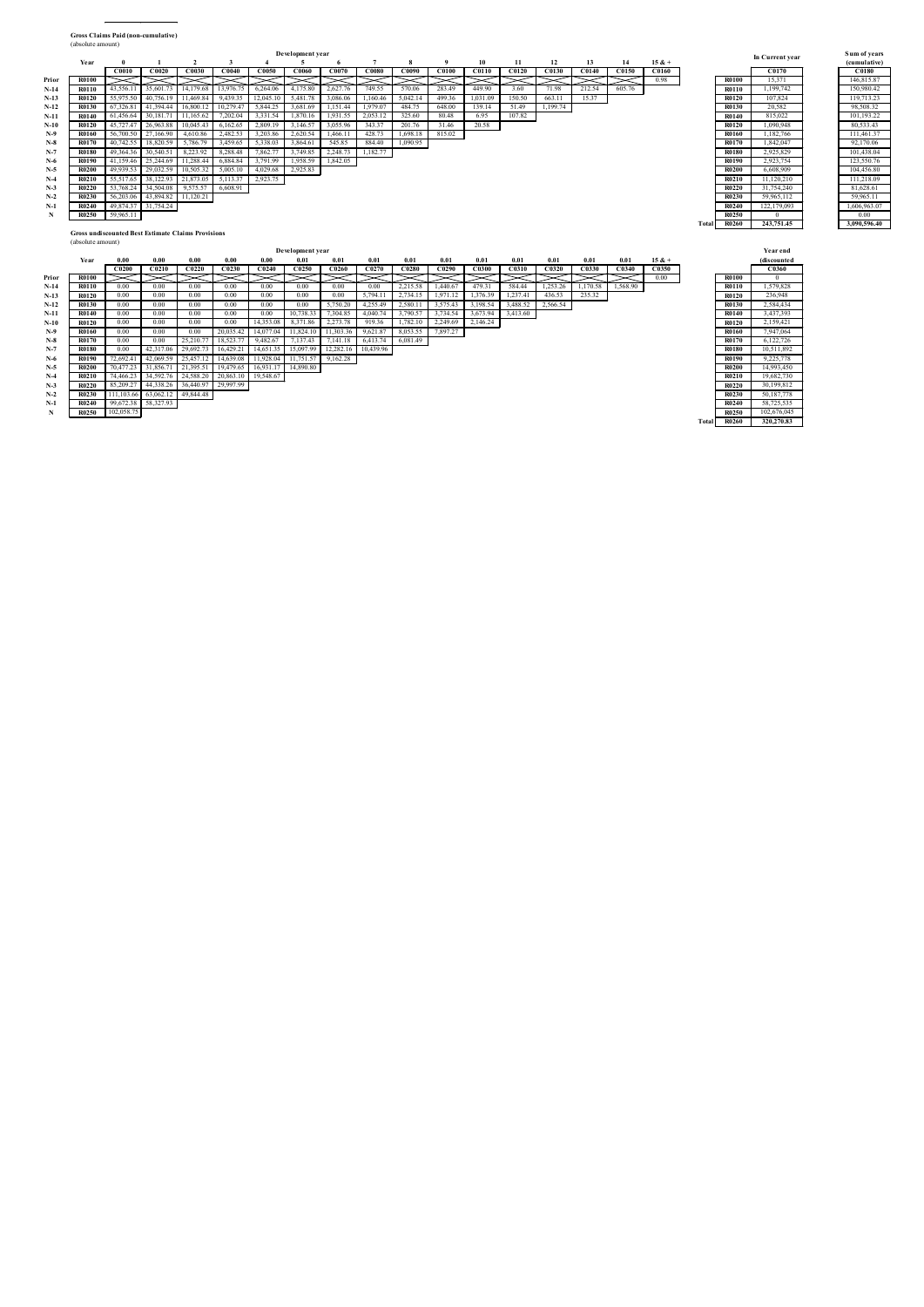# Annex I S.22.01.01

| Annex I<br>S.22.01.01<br>Impact of long term guarantees measures and transitionals             |                       |                                                                               |                                                      |                                                         |                                             |                                                      |                                                                                                                                                 |                                                      |                                                                    |                                                           |                                                              |
|------------------------------------------------------------------------------------------------|-----------------------|-------------------------------------------------------------------------------|------------------------------------------------------|---------------------------------------------------------|---------------------------------------------|------------------------------------------------------|-------------------------------------------------------------------------------------------------------------------------------------------------|------------------------------------------------------|--------------------------------------------------------------------|-----------------------------------------------------------|--------------------------------------------------------------|
|                                                                                                |                       | Amount with<br><b>Long Term</b><br>Guarantee<br>measures and<br>transitionals | Without<br>ransitional on<br>technical<br>provisions | Impact of<br>transitional on<br>technical<br>provisions | Without<br>transitional on<br>interest rate | <b>Impact of</b><br>transitional on<br>interest rate | Impact of the LTG measures and transitionals (Step-by-step approach)<br>Without<br>volatility<br>djustment and<br>without other<br>transitional | Impact of<br>volatility<br>adjustment set<br>to zero | Without<br>matching<br>adjustment and<br>without all the<br>others | <b>Impact of</b><br>matching<br>adjustment set<br>to zero | Impact of all<br><b>LTG</b> measures<br>and<br>transitionals |
|                                                                                                |                       | C0010                                                                         | C0020                                                | C0030                                                   | C0040                                       | C0050                                                | measures<br>C0060                                                                                                                               | C0070                                                | $\bf C0080$                                                        | C0090                                                     | <b>C0100</b>                                                 |
| <b>Technical provisions</b>                                                                    | <b>R0010</b>          | 251,588                                                                       | 251,588                                              |                                                         | 251,588                                     |                                                      | 251,436                                                                                                                                         | $-152$                                               | 251,436                                                            |                                                           | $-152$                                                       |
| <b>Basic own funds</b><br>Excess of assets over                                                | <b>R0020</b>          | 176,960                                                                       | 176,960                                              |                                                         | 176,960                                     |                                                      | 177,098                                                                                                                                         | 137                                                  | 177,098                                                            |                                                           | 137                                                          |
| liabilities                                                                                    | R0030                 | 218,192                                                                       | 218,192                                              |                                                         | 218,192                                     |                                                      | 218,329                                                                                                                                         | 137                                                  | 218,329                                                            |                                                           | 13 <sup>7</sup>                                              |
| Restricted own funds due<br>to ring-fencing and<br>matching portfolio                          | R0040                 |                                                                               |                                                      | $\Omega$                                                |                                             |                                                      |                                                                                                                                                 |                                                      |                                                                    |                                                           |                                                              |
|                                                                                                |                       | 176,960                                                                       | 176,960                                              | $\Omega$                                                | 176,960                                     |                                                      | 177,098                                                                                                                                         | 137                                                  | 177,098                                                            |                                                           | 137                                                          |
| Eligible own funds to meet<br><b>Solvency Capital</b>                                          | <b>R0050</b>          |                                                                               |                                                      |                                                         |                                             |                                                      | 177,098                                                                                                                                         | 137                                                  | 177,098                                                            |                                                           | 137                                                          |
| Requirement<br>Tier 1                                                                          | R0060                 | 176,960                                                                       | 176,960                                              |                                                         | 176,960                                     |                                                      |                                                                                                                                                 |                                                      |                                                                    |                                                           |                                                              |
| Tier 2                                                                                         | R007                  |                                                                               |                                                      |                                                         |                                             |                                                      |                                                                                                                                                 |                                                      |                                                                    |                                                           |                                                              |
| Tier 3<br><b>Solvency Capital</b>                                                              | <b>R0080</b><br>R0090 | 96,171                                                                        | 96,171                                               |                                                         | $\Omega$<br>96,171                          |                                                      | 96,17                                                                                                                                           |                                                      | $\Omega$<br>96,171                                                 |                                                           |                                                              |
| Requirement<br>Eligible own funds to meet<br>Minimum Capital<br>Requirement<br>Minimum Capital | R0100                 | 176,960                                                                       | 176,960                                              | $\Omega$                                                | 176,960                                     |                                                      | 177,098                                                                                                                                         | 137                                                  | 177,098                                                            |                                                           | 137                                                          |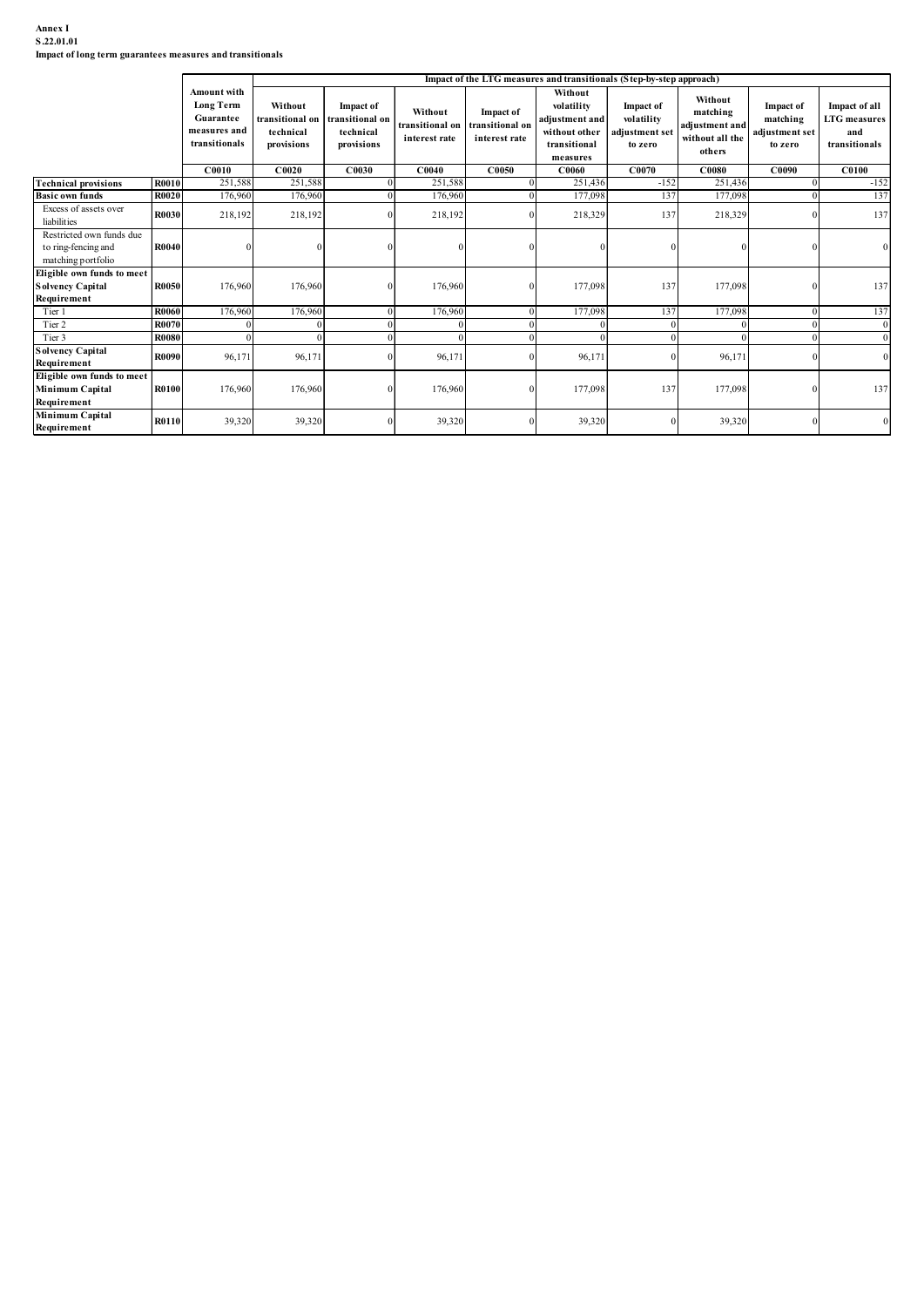|                                                                                                                                                                                |                       | <b>Total</b>    | Tier 1-      | Tier 1-    | Tier 2 | Tier 3       |
|--------------------------------------------------------------------------------------------------------------------------------------------------------------------------------|-----------------------|-----------------|--------------|------------|--------|--------------|
|                                                                                                                                                                                |                       |                 | unrestricted | restricted |        |              |
| Basic own funds before deduction for participations in other financial sector as foreseen in article 68                                                                        |                       | C0010           | C0020        | C0030      | C0040  | <b>C0050</b> |
| of Delegated Regulation 2015/35                                                                                                                                                |                       |                 |              |            |        |              |
| Ordinary share capital (gross of own shares)                                                                                                                                   | <b>R0010</b>          | 66,587          | 66,58        |            |        |              |
| Share premium account related to ordinary share capital                                                                                                                        | R0030                 | $\Omega$        |              |            |        |              |
| linitial funds, members' contributions or the equivalent basic own - fund item for mutual and mutual-type                                                                      |                       |                 |              |            |        |              |
| undertakings                                                                                                                                                                   | <b>R0040</b>          | $\Omega$        |              |            |        |              |
| Subordinated mutual member accounts                                                                                                                                            | <b>R0050</b>          |                 |              |            | n      |              |
| Surplus funds                                                                                                                                                                  | <b>R0070</b>          | $\Omega$        |              |            |        |              |
| Preference shares                                                                                                                                                              | R0090                 | $\Omega$        |              |            |        |              |
| Share premium account related to preference shares                                                                                                                             | R0110                 |                 |              |            |        |              |
| Reconciliation reserve                                                                                                                                                         | R0130                 | 110,374         | 110,374      |            |        |              |
| Subordinated liabilities                                                                                                                                                       | R0140                 |                 |              |            |        |              |
| An amount equal to the value of net deferred tax assets                                                                                                                        | R0160                 | $\Omega$        |              |            |        |              |
| Other own fund items approved by the supervisory authority as basic own funds not specified above                                                                              | <b>R0180</b>          | $\Omega$        |              |            |        |              |
| Own funds from the financial statements that should not be represented by the reconciliation                                                                                   |                       |                 |              |            |        |              |
| reserve and do not meet the criteria to be classified as Solvency II own funds                                                                                                 |                       |                 |              |            |        |              |
| Own funds from the financial statements that should not be represented by the reconciliation reserve and<br>do not meet the criteria to be classified as Solvency II own funds | R0220                 |                 |              |            |        |              |
| Deductions                                                                                                                                                                     |                       |                 |              |            |        |              |
| Deductions for participations in financial and credit institutions                                                                                                             | R0230                 |                 |              |            |        |              |
| Total basic own funds after deductions                                                                                                                                         | R0290                 | 176,960         | 176,960      |            | 0      |              |
| Ancillary own funds                                                                                                                                                            |                       |                 |              |            |        |              |
| Unpaid and uncalled ordinary share capital callable on demand                                                                                                                  | <b>R0300</b>          |                 |              |            |        |              |
| Unpaid and uncalled initial funds, members' contributions or the equivalent basic own fund item for mutual                                                                     |                       |                 |              |            |        |              |
| and mutual - type undertakings, callable on demand                                                                                                                             | R0310                 |                 |              |            |        |              |
| Unpaid and uncalled preference shares callable on demand                                                                                                                       | R0320                 |                 |              |            |        |              |
| A legally binding commitment to subscribe and pay for subordinated liabilities on demand                                                                                       | R0330                 |                 |              |            |        |              |
| Letters of credit and guarantees under Article 96(2) of the Directive 2009/138/EC                                                                                              | R0340                 |                 |              |            |        |              |
| Letters of credit and guarantees other than under Article 96(2) of the Directive 2009/138/EC                                                                                   | R0350                 |                 |              |            |        |              |
| Supplementary members calls under first subparagraph of Article 96(3) of the Directive 2009/138/EC                                                                             | R0360                 |                 |              |            |        |              |
| Supplementary members calls - other than under first subparagraph of Article 96(3) of the Directive                                                                            | R0370                 |                 |              |            |        |              |
| 2009/138/EC                                                                                                                                                                    |                       |                 |              |            |        |              |
| Other ancillary own funds                                                                                                                                                      | R0390                 |                 |              |            |        |              |
| Total ancillary own funds                                                                                                                                                      | R0400                 |                 |              |            | n      |              |
| Available and eligible own funds                                                                                                                                               |                       |                 |              |            |        |              |
| Total available own funds to meet the SCR                                                                                                                                      | <b>R0500</b>          | 176,960         | 176,960      |            |        |              |
| Total available own funds to meet the MCR                                                                                                                                      | R0510                 | 176,960         | 176,960      |            |        |              |
| Total eligible own funds to meet the SCR                                                                                                                                       | R0540                 | 176,960         | 176,960      | $\Omega$   |        |              |
| Total eligible own funds to meet the MCR                                                                                                                                       | R0550                 | 176,960         | 176,960      |            |        |              |
| SCR                                                                                                                                                                            | <b>R0580</b>          | 96,17<br>39.320 |              |            |        |              |
| MCR<br>Ratio of Eligible own funds to SCR                                                                                                                                      | <b>R0600</b><br>R0620 | 184.01%         |              |            |        |              |
| Ratio of Eligible own funds to MCR                                                                                                                                             | R0640                 | 450.0506%       |              |            |        |              |
|                                                                                                                                                                                |                       |                 |              |            |        |              |
|                                                                                                                                                                                |                       | C0060           |              |            |        |              |
| <b>Reconciliation reserve</b>                                                                                                                                                  |                       |                 |              |            |        |              |
| Excess of assets over liabilities                                                                                                                                              | <b>R0700</b>          | 218,192         |              |            |        |              |
| Own shares (held directly and indirectly)                                                                                                                                      | R0710                 |                 |              |            |        |              |
| Foreseeable dividends, distributions and charges                                                                                                                               | R0720                 | 41,232          |              |            |        |              |
| Other basic own fund items                                                                                                                                                     | R0730                 | 66,587          |              |            |        |              |
| Adjustment for restricted own fund items in respect of matching adjustment portfolios and ring fenced                                                                          | R0740                 |                 |              |            |        |              |
| <b>Reconciliation reserve</b>                                                                                                                                                  | R0760                 | 110,374         |              |            |        |              |
| <b>Expected profits</b>                                                                                                                                                        |                       |                 |              |            |        |              |
| Expected profits included in future premiums (EPIFP) - Life business                                                                                                           | R0770                 |                 |              |            |        |              |
| Expected profits included in future premiums (EPIFP) - Non- life business                                                                                                      | R0780                 | 9.68            |              |            |        |              |
| Total Expected profits included in future premiums (EPIFP)                                                                                                                     | R0790                 | 9.683           |              |            |        |              |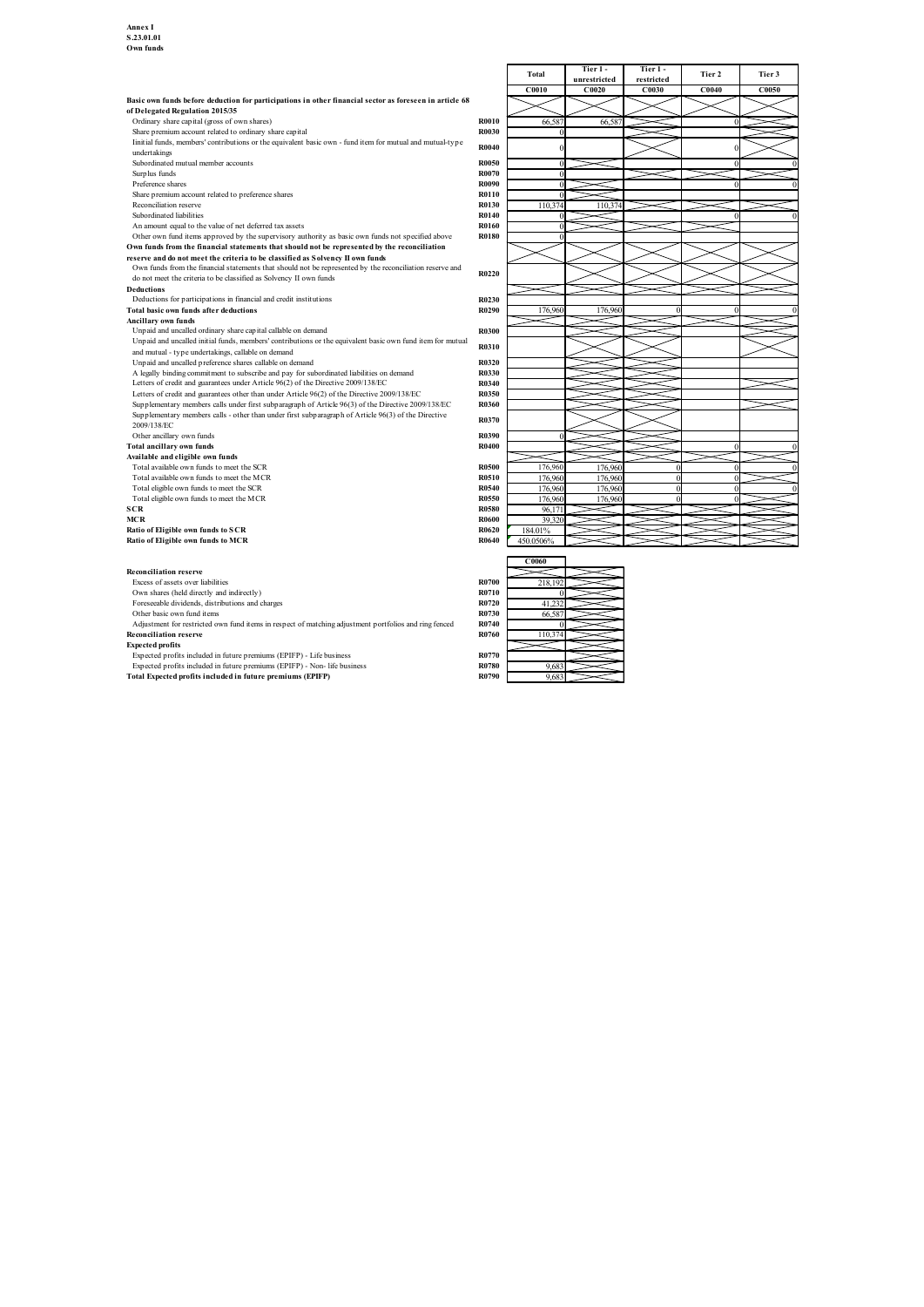| Annex I                                                                                                      |                              |                           |  |
|--------------------------------------------------------------------------------------------------------------|------------------------------|---------------------------|--|
| S.25.01.21                                                                                                   |                              |                           |  |
| Solvency Capital Requirement - for undertakings on Standard Formula                                          |                              |                           |  |
|                                                                                                              |                              | <b>Gross solvency</b>     |  |
|                                                                                                              |                              | capital                   |  |
|                                                                                                              |                              | requirement               |  |
|                                                                                                              |                              | C0110                     |  |
| Market risk                                                                                                  | <b>R0010</b>                 | 44,517                    |  |
| Counterparty default risk                                                                                    | <b>R0020</b><br><b>R0030</b> | 7,550                     |  |
| Life underwriting risk<br>Health underwriting risk                                                           | <b>R0040</b>                 | 3,171                     |  |
| Non-life underwriting risk                                                                                   | <b>R0050</b>                 | 73,119                    |  |
| Diversification                                                                                              | <b>R0060</b>                 | $-29,234$                 |  |
| Intangible asset risk                                                                                        | <b>R0070</b>                 |                           |  |
| <b>Basic Solvency Capital Requirement</b>                                                                    | <b>R0100</b>                 | 99,123                    |  |
| <b>Calculation of Solvency Capital Requirement</b>                                                           |                              | C0100                     |  |
| Adjustment due to RFF/MAP nSCR aggregation                                                                   | R0120                        |                           |  |
| Operational risk                                                                                             | R0130<br>R0140               | 7,733                     |  |
| Loss-absorbing capacity of technical provisions<br>Loss-absorbing capacity of deferred taxes                 | R0150                        | $-10,686$                 |  |
| Capital requirement for business operated in accordance with Art. 4 of Directive                             |                              | O                         |  |
| 2003/41/EC                                                                                                   | R0160                        |                           |  |
| Solvency Capital Requirement excluding capital add-on                                                        | <b>R0200</b>                 | 96,171                    |  |
| Capital add-on already set<br>Solvency capital requirement                                                   | R0210<br>R0220               | 96,171                    |  |
| Other information on SCR                                                                                     |                              |                           |  |
| Capital requirement for duration-based equity risk sub-module                                                | R0400                        |                           |  |
| Total amount of Notional Solvency Capital Requirements for remaining part                                    | R0410                        |                           |  |
| Total amount of Notional Solvency Capital Requirements for ring fenced funds                                 | R0420                        |                           |  |
| Total amount of Notional Solvency Capital Requirements for matching adjustment portfolios                    | <b>R0430</b>                 |                           |  |
| Diversification effects due to RFF nSCR aggregation for article 304                                          | R0440<br>R0450               |                           |  |
| Method used to calculate the adjustment due to RFF/MAP nSCR aggregation<br>Net future discretionary benefits | R0460                        | No adjustment<br>$\Omega$ |  |
|                                                                                                              |                              |                           |  |